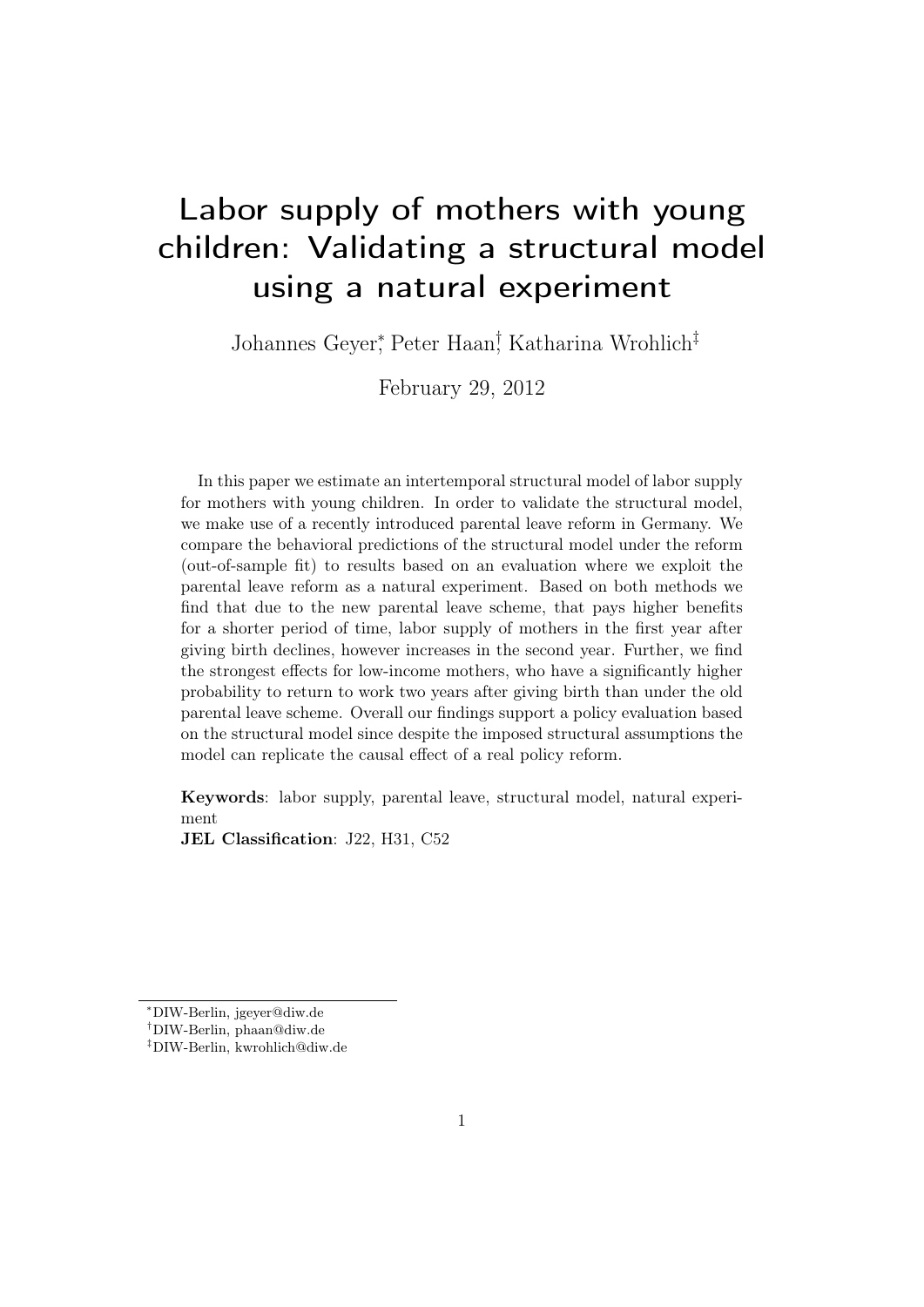## 1. Introduction

In empirical economics, there is an ongoing debate whether structural or reduced form models are more suitable for the evaluation of public policies.<sup>1</sup> Proponents of structural models stress the advantages of this approach: Starting from a theoretical model, hypotheses are deducted that can be tested with data. Channels of causal effects and the mechanism are also derived from theory. Moreover, the proponents argue the estimated parameters have a clear economic meaning, and, very important from a public policy point of view, these models can be used to predict effects of hypothetical reforms that have not yet taken place. However, it is often criticized that structural models rely on strong assumptions that need to be imposed. Therefore, opponents of the structural approach question the reliability of those policy evaluations and instead suggest to exploit true exogenous variation for the identification of the causal effect on behavior induced by a policy reform.

Amongst others [Blundell](#page-26-0) [\(2012\)](#page-26-0) suggests rather to exploit all available evidence than being categorical about the "right" empirical approach for policy evaluation. If possible, researchers should base their policy evaluation on descriptive evidence, quasiexperimental evaluations and also on structural model estimation. For example, exogenous variation can be used with experimental methods for identification or validation of structural models. In this paper we follow this suggestion and combine both methods: it is the aim to validate estimates from a structural model with the results obtained by exploiting a natural experiment using a different data source. To be more precise, we estimate an intertemporal structural labor supply model based on data from the German Socio-Economic Panel Study (SOEP), simulate the employment effects of a parental leave reform that has taken place in Germany in 2007, and compare the results with estimates obtained from the evaluation of a natural experiment. The natural experiment is analyzed with data from the German Microcensus.

Amongst others, [Lise et al.](#page-27-0) [\(2005\)](#page-27-0), [Todd and Wolpin](#page-28-0) [\(2006\)](#page-28-0) or [Hansen and Liu](#page-26-1) [\(2011\)](#page-26-1) use estimates based on natural or randomized experiments to validate a structural model.<sup>2</sup> [Todd and Wolpin](#page-28-0) [\(2006\)](#page-28-0) show that a dynamic structural model of parental decisions about schooling and fertility based on Mexican data provides results which can be validated with results obtained from a natural experiment (Progresa).<sup>3</sup> Similarly,

<sup>&</sup>lt;sup>1</sup>See [Angrist and Pischke](#page-26-2) [\(2010\)](#page-26-2) and the comments to this paper for an example.

<sup>&</sup>lt;sup>2</sup>An alternative way for validation of structural models has been proposed by [Keane and Wolpin](#page-26-3) [\(2007\)](#page-26-3) who compare predictions for a non-random holdout sample with actual data for this group.

<sup>&</sup>lt;sup>3</sup>[Attanasio et al.](#page-26-4) [\(2011\)](#page-26-4) use the same natural experiment (Progresa) but use this directly for identification of a dynamic structural model.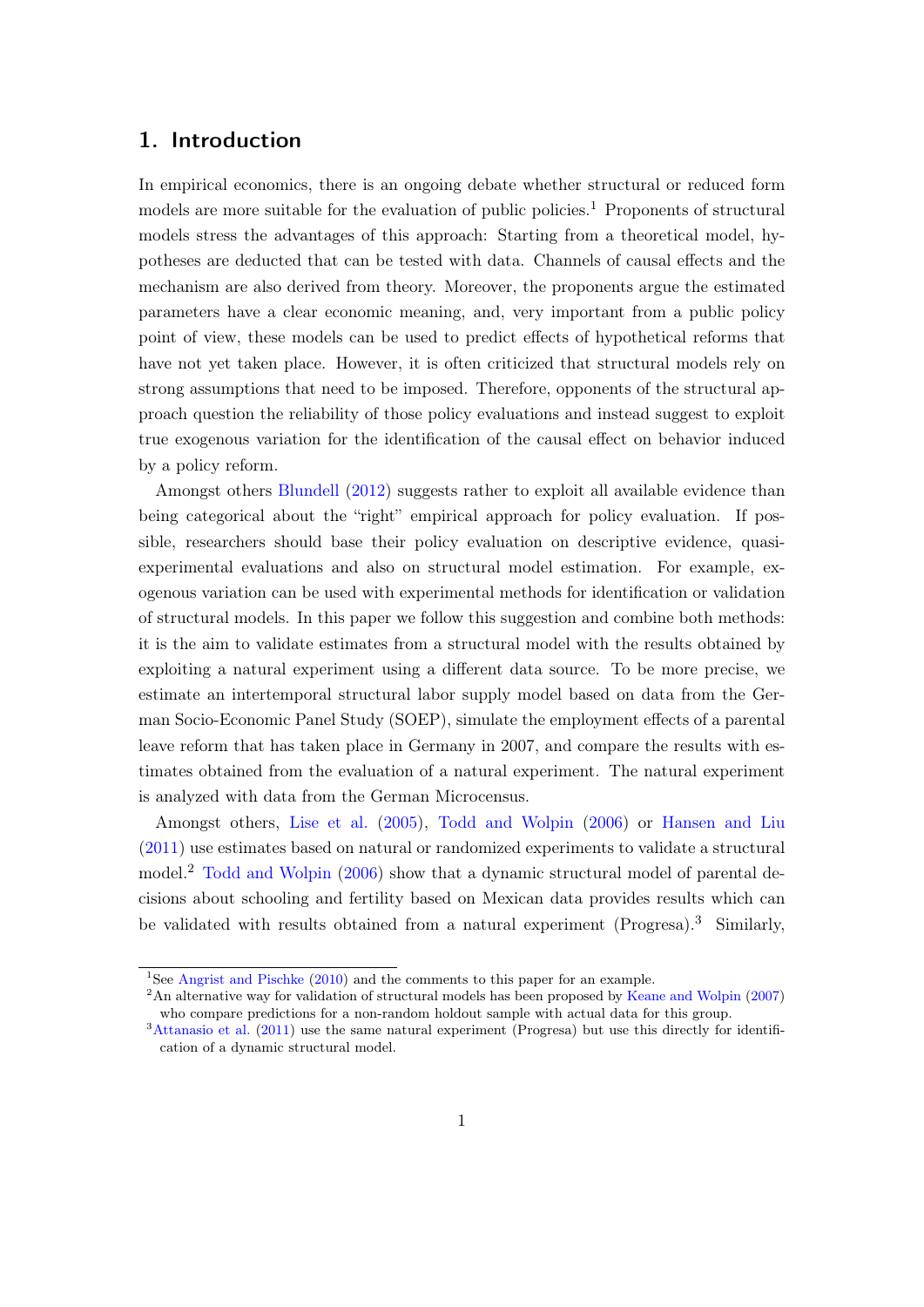[Hansen and Liu](#page-26-1) [\(2011\)](#page-26-1) show that a static structural model of labor supply and welfare take-up on Canadian data fits results from a regression discontinuity which is based on a welfare reform.

In this paper we develop and estimate a intertemporal structural labor supply model for mothers. It is based on the assumption that mothers maximize a utility function with respect to income and leisure, i.e. choose that employment status that yields the highest utility. For the validation of this model, we draw on a parental leave reform in Germany that strongly changed working incentives for mothers in the first two years after giving birth. Before the reform families received a means-tested transfer amounting to 300 euro per month that was paid to the parent on leave for a maximum period of 24 months. After the reform the transfer is paid only for a period of 12 or 14 months (there exists a 2 months "father quota") and the amount of this transfer depends on the earnings of the parent on leave prior to birth. Due to the timing of this reform, it can be interpreted as natural experiment. We provide evidence that a causal effect can be identified by comparing mothers who gave birth shortly before and shortly after the implementation of the reform. These results can be compared to the predictions that we obtain based on our structural model.

Overall we can validate the structural model. Although point estimates are somewhat higher based on the ex-post evaluation, the confidence intervals of point estimates from both methods overlap. Moreover, with both methods we find the same pattern of behavioral responses across different socio-economic groups.

There are two main contributions of this paper to the literature: First, our results imply that our structural labor supply model - despite of the imposed assumptions can explain the link between financial incentives and labor supply behavior of motherers reasonably well. This is empirical evidence against the criticism on structural models put forward by the opponents of this method and gives support for the use of structural models for policy evaluations. This is important, since many questions can only be analyzed based on structural models, e.g. what policy reform achieves policy goals at least cost or what the social welfare implications of policy reforms are.

Second, our results contribute to the discussion about the effect of parental leave reforms on maternal employment. From the policy perspective this is a key question, in particular in a country like Germany where at the same time maternal employment rates are fairly low and there exists a shortage of skilled labor. We find that in line with the induced incentives the new design of transfers leads to a decrease in labor supply of mothers in the first year after birth of a child. In the second year, however, we find positive labor supply responses. The overall effect after the first 24 months differs by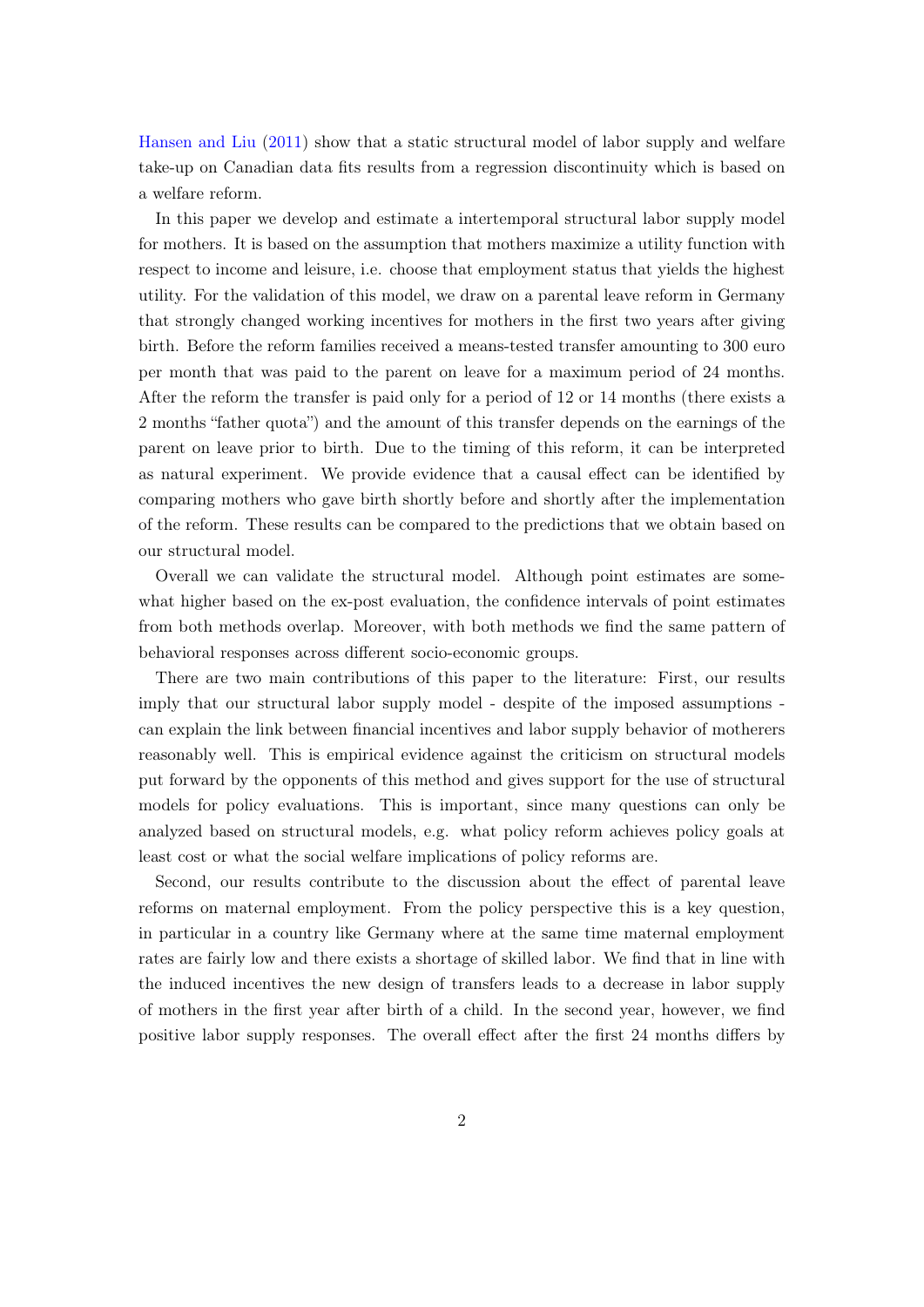socio-economic characteristics. For low-income mothers and for mothers in East Germany the positive effects of the second year dominate and we find a significant positive overall effect. For other groups, the total effect is either not significant or slightly negative. Given that the reform was only introduced in 2007 the employment effects are only the short run effects, i.e. the first two years after giving birth. Long run effects such as effects on child outcomes or long-run wage effects for mothers can be studied only in the future.

## 2. Institutional Background and Previous Literature

#### 2.1. Parental Leave Legislation in Germany

In contrast to other OECD countries, in particular the US, parental leave legislation in Germany has been very generous with respect to both job-protection as well as monetary benefits during the leave.<sup>4</sup> In Germany, both parents are entitled to take parental leave ("Elternzeit") for a maximum period of three years after childbirth. During this time, they cannot be dismissed by their employer and they have the right to return to the same job held before. During that leave, parents can also claim parental leave benefits from the government. Up until 2006, there was a child-rearing benefit ("Erziehungsgeld") amounting to 300 Euro per month that was paid to the parent on leave for a maximum period of 24 months. This transfer was means-tested with income thresholds below the median income of a one-earner family. Thus, less than half of all families with newborn children were entitled for this transfer. The transfer was only paid to families in which at least one parent was working less than 30 hours per week.

In 2007, the child-rearing benefit was replaced by the newly introduced "Elterngeld", or "parents' benefit". In contrast to the old scheme, this transfer is paid only for a period of 12 or 14 months. Mother and father can either share this period, in which case they get in total 14 months, or one parent can take the whole period which then lasts only 12 months. Note in this paper we do not analyze the behavior of the father nor the effect of this "partner quota", the focus is only on the employment effects of mothers. While receiving the parents' benefit, the parent is not allowed to work more than 30 hours per week. In contrast to the old scheme, the new parents' benefit is not means-tested on household income and the amount of the benefit depends on earnings prior to birth. It replaces 67% of net earnings prior to birth, however does not exceed 1,800 Euro per

<sup>4</sup>For an overview of the development of parental leave legislation in Germany, including the development since 2007, see [Kluve and Tamm](#page-27-1) [\(2009\)](#page-27-1), [Schönberg and Ludsteck](#page-27-2) [\(2007\)](#page-27-2) or [Spiess and Wrohlich](#page-27-3) [\(2008\)](#page-27-3).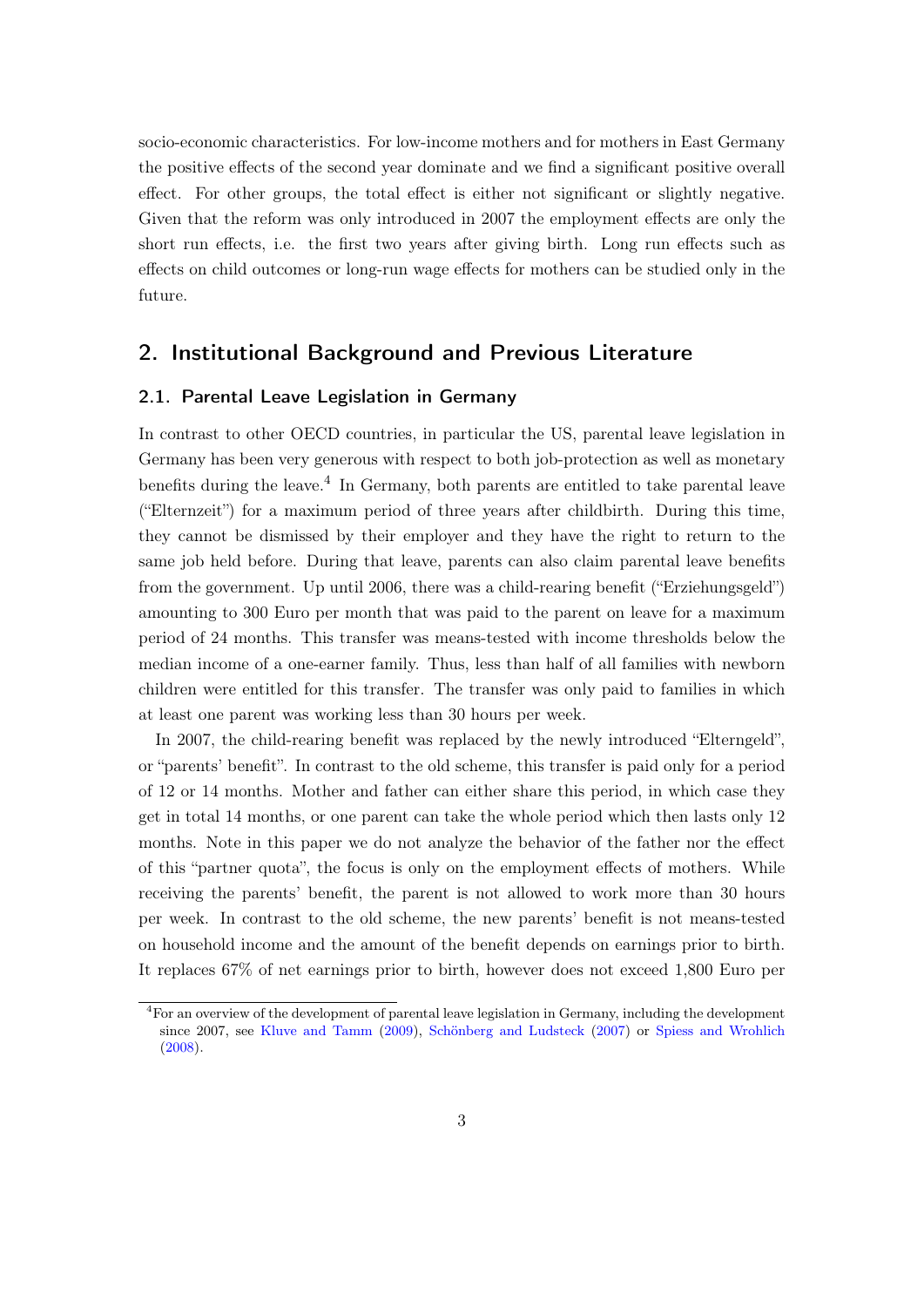month. There is a minimum amount of 300 euro per month that is paid to parents whose parents' benefit would be lower than 300 euro including parents without prior earnings. If the parent who is receiving the benefit is working part-time, the benefit is reduced. It then replaces 67% of the difference in net earnings prior to and after birth. Families with two children under three years or three or more children under six years get an extra bonus of 10%. Also, for parents with prior-to-birth earnings of less than 1,000 Euro per month, the replacement rate increases gradually until it reaches 100%. Note, however, that the right to take parental leave for up to three years with job protection, has not been changed by the reform.

Related to the very generous parental leave schemes that have been in place in Germany for many years, the share of mothers who withdraw from the labor market more than two years has increased over the years.<sup>5</sup> The government's goal of the reform in terms of female employment was therefore to increase the share of mothers returning to work one year after birth. In contrast the intention for the first year was to provide the household with sufficient income to provide care for the child without the necessity that both parents work.

#### 2.2. Changes in Work incentives due to the most recent reform

Before we turn to the empirical analysis, it is useful to take a closer look at how work incentives were changed by the reform. The change in work incentives depends on several characteristics, such as household income, mothers prior-to-birth earnings and number of children, and on the time. In the first year after giving birth, work incentives have generally decreased, while incentives to work have increased in the second year after birth, in particular for low-income mothers. In the following, we illustrate the change in work incentives by presenting budget lines for several stylized households that show how net household income depends on the mother's working hours before and after the reform.

In Figure 1 we show how work incentives changed in the first year after giving birth for four different household types. Panel (a) shows budget lines under the old and under the new scenario for a couple with median income. The solid line shows household net income by working hours of the mother under the new regime, while the dotted lines refer to the old scheme. It becomes clear that for the couples with median income, work incentives during the first year after births have decreased. First, the household now gets a higher, increasing out-of-work income. Second, the transfer is withdrawn at a high

 ${}^{5}$ For a detailed description of this development, see [Schönberg and Ludsteck](#page-27-2) [\(2007\)](#page-27-2); there is also an overview in [Kluve and Tamm](#page-27-1) [\(2009\)](#page-27-1).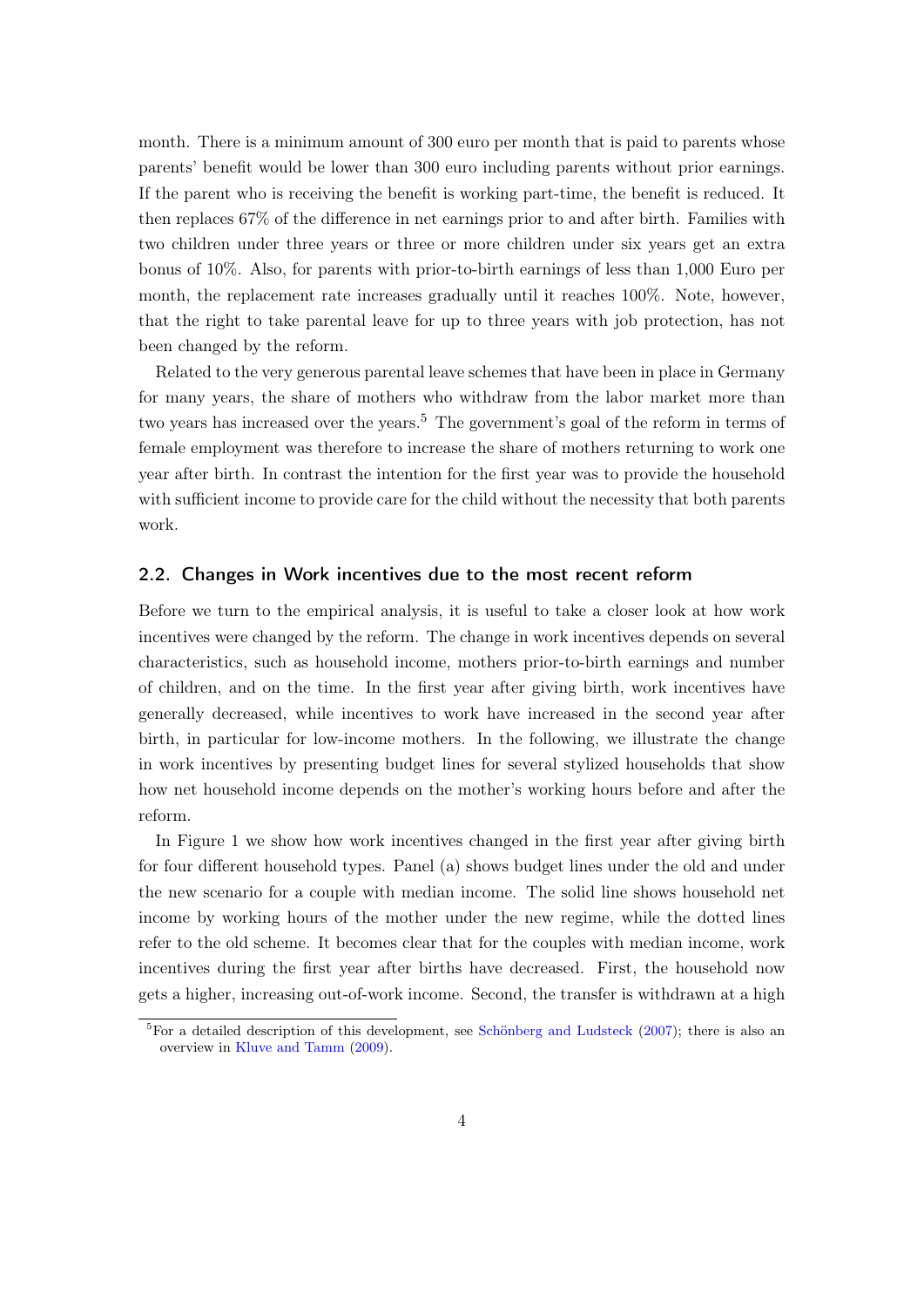rate, such that the budget line is relatively flat. Panels (b) to (d) show budget lines for different household types, namely low-income or single mother households. As these panels show, in contrast to the household with median income, the reform did not change work incentives for these groups much.



Figure 1: Household budget constraint with respect to mothers' working hours, first year after first childbirth

The picture is quite different in the second year after giving birth. In this time period, couple households with median income (such as shown in Panel (a) of Figure 2) and above do not face any changes in work incentives since this group was not entitled to the two-year benefit under the old scheme. Thus, for this household type, we do not expect changes in labor supply behavior in the second year.

For lower-income households and for single mothers, however, the pictures show that work incentives have increased due to the reform. As the graphs in Panels (b) to (d) in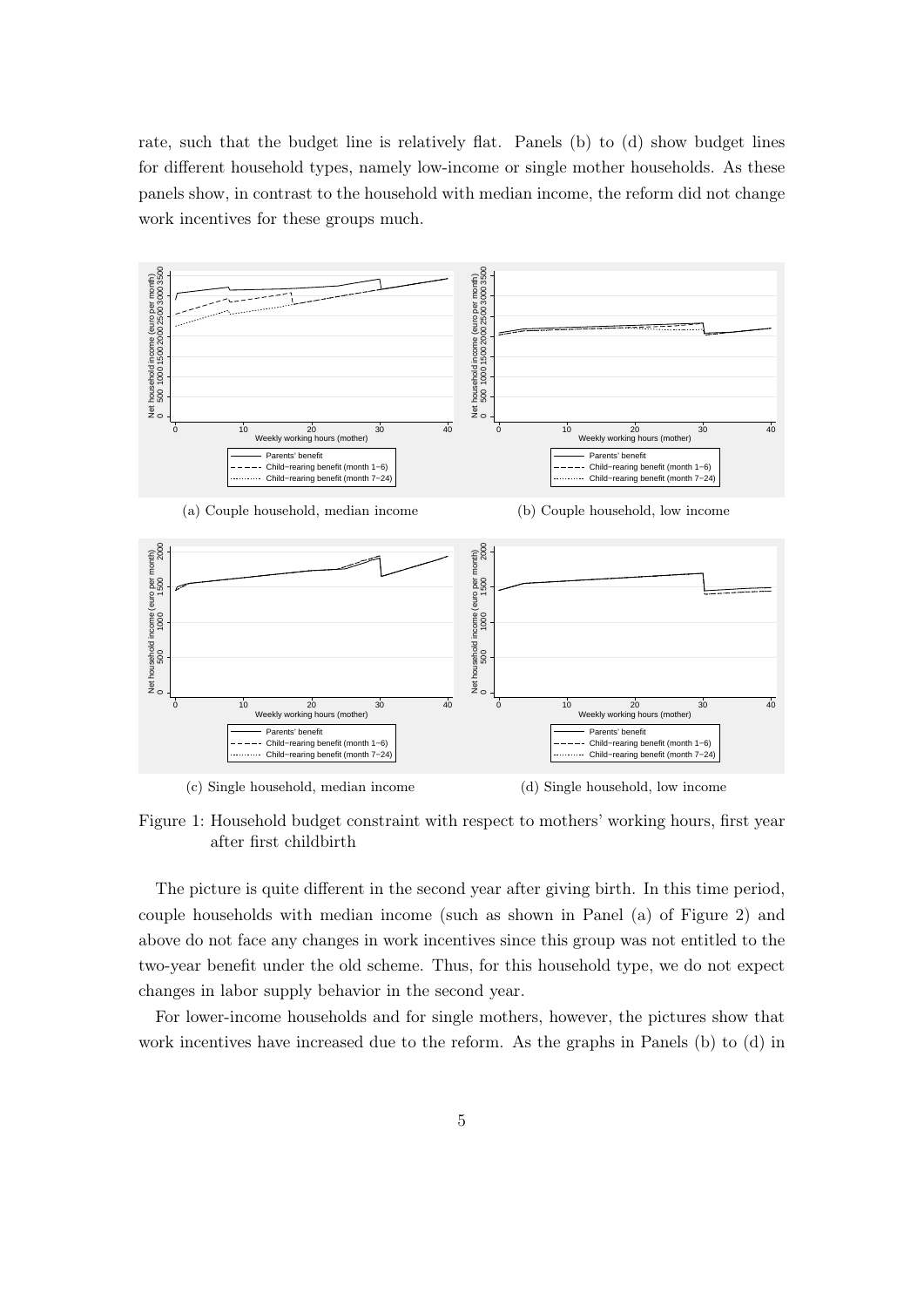Figure (2) show, the budget line for households with low income or for single mothers implies strong disincentives to work under the old parental leave benefit scheme, in particular to work more than 20 hours. Between 20 and 30 hours, the slope of the budget line is negative, implying marginal tax rates of far more than 100%. If the mother works full-time, net household income is about the same as when she is not working. These strong disincentives to work are reduced under the new benefit scheme. The budget line of this household is still very flat, because with these low earnings, the family can draw a number of other social benefits, however, the slope of the budget line is positive over the whole range of working hours. Thus, for this household type, we would expect an increase in labor supply in the second year after childbirth.

For single mothers, work incentives in the first year after childbirth generally decreased as for mothers with partners. In the second year, however, incentives to work full time have increased. As Figures [2c](#page-7-0) and [2d](#page-7-1) show, working part-time up to a maximum of 30 hours per week was relatively attractive under the old scheme. Single mothers could keep the whole transfer while working. If they worked more than 30 hours per week, however, the whole transfer was withdrawn at once. This strong disincentive has disappeared under the new scheme since the benefit is not paid any more in the second year after childbirth.

For families with more than one child, work incentives should on average increase more than for families with one child, since the income threshold of the old benefit scheme was increased by each additional child. For example, a family with three children would have received the old benefit even at incomes above the median.

To sum up, based on the work incentives that have been induced by the reform, it is to be expected that mothers reduce labor supply in the first year after childbirth. We expect this effect to be particularly large for mothers with high prior-to-birth earnings. In the second year, work incentives changed for mothers who have a partner with belowmedian earnings (or for mothers with more than two children and partners with earnings in the first three quarters of the wage distribution) and for single mothers. For all other families, work incentives in the second year after childbirth have not changed due to the reform. Thus, we expect to find labor supply increases of mothers in low-income families. For single mothers, we expect that in particular full-time work increases in the second year after childbirth.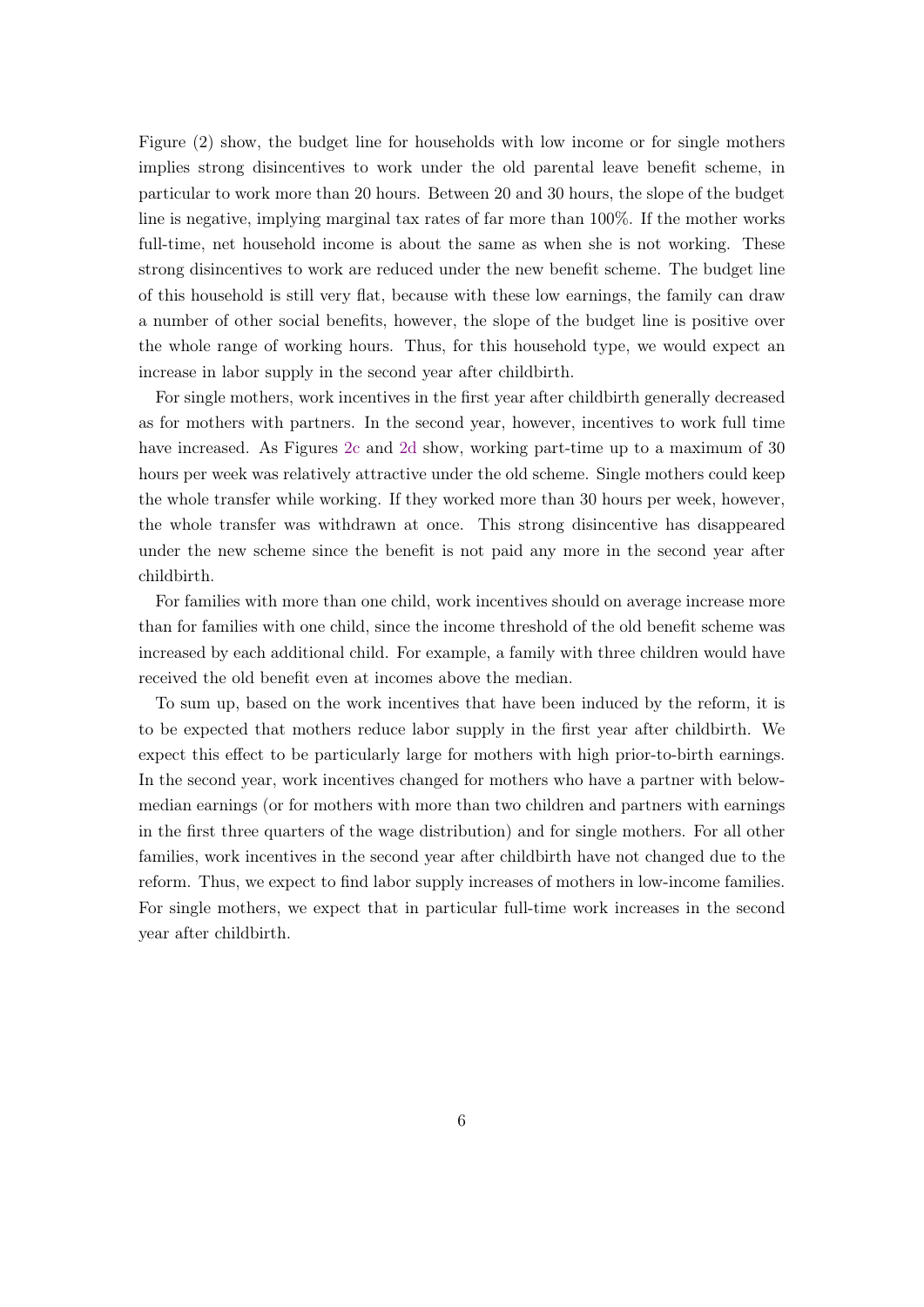

<span id="page-7-1"></span><span id="page-7-0"></span>Figure 2: Household budget constraint with respect to mothers' working hours, second year after first childbirth

#### 2.3. Previous literature on parental leave reforms

Overall there exists a fairly large number of studies for many countries that compare the behavior of mothers<sup>6</sup> and their children before and after the change in the parental leave programs to estimate the causal effect of this policy change. In the following we will only briefly discuss the most relevant studies for Germany, for a survey or summary of international evidence see [Lalive et al.](#page-27-4) [\(2011\)](#page-27-4). However it is important to stress that so far all prominent papers in this literature are based on reduced form methods.<sup>7</sup>

 ${}^{6}$ A small number of papers, e.g. [Ekberg et al.](#page-26-5) [\(2005\)](#page-26-5) and [Cools et al.](#page-26-6) [\(2011\)](#page-26-6) focus in addition on the behavior of fathers.

<sup>7</sup>[Lalive et al.](#page-27-4) [\(2011\)](#page-27-4) can be seen as an exception. In addition to reduced form evidence they present results from a calibrated structural search model.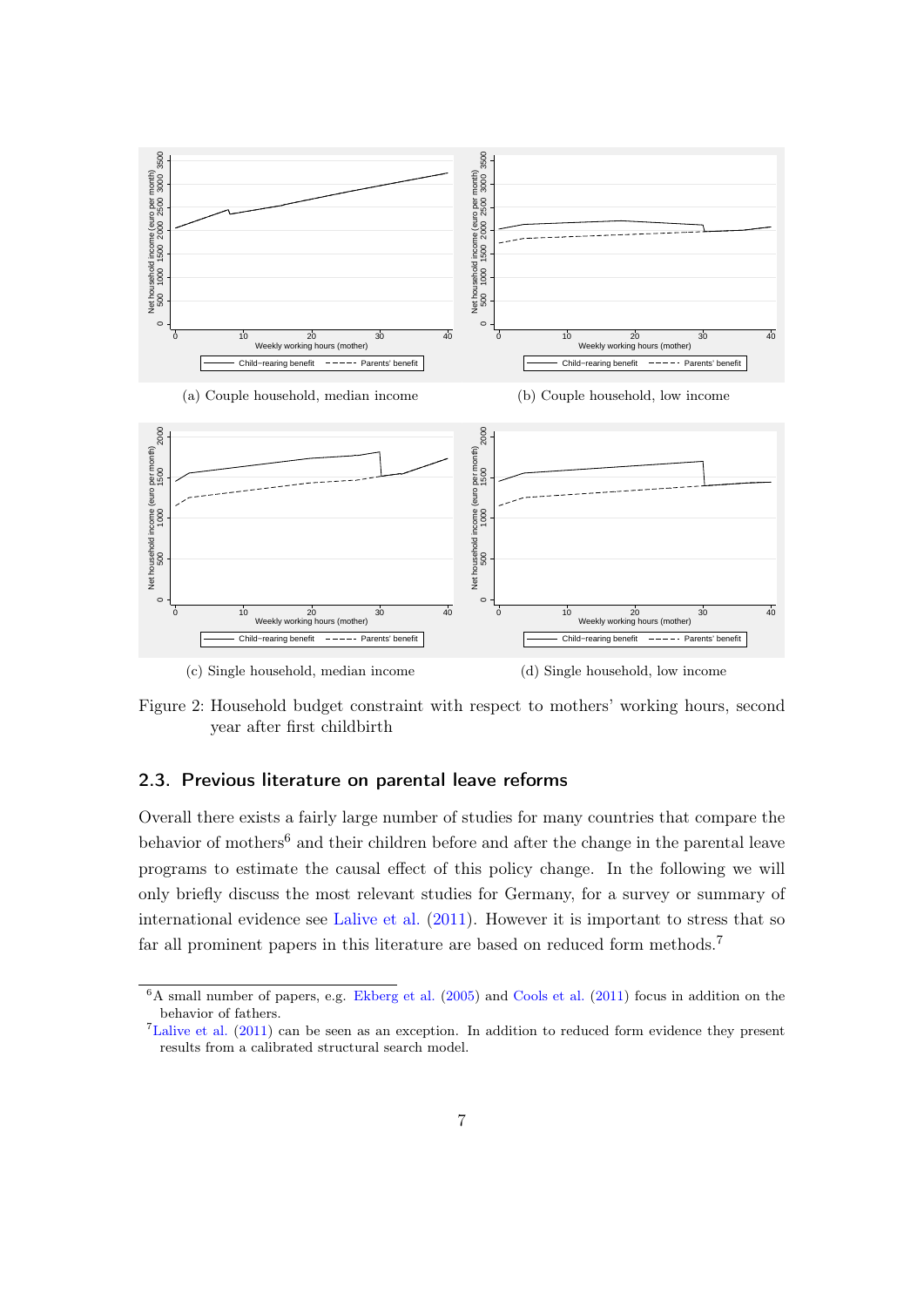As far as this particular German parental leave reform is concerned, to our knowledge there are only two studies evaluating the effects on maternal employment. [Bergemann](#page-26-7) [and Riphahn](#page-26-7) [\(2011\)](#page-26-7) and [Kluve and Tamm](#page-27-1) [\(2009\)](#page-27-1) analyze the recent German parental leave reform and exploit the fact that the introduction of the reform can be interpreted as a natural experiment. However, in contrast to our study, [Bergemann and Riphahn](#page-26-7) [\(2011\)](#page-26-7) use data from the SOEP with only very few births around the introduction of the reform. [Kluve and Tamm](#page-27-1) [\(2009\)](#page-27-1) use non-representative data from a health insurance company. More importantly, these studies do not analyze the realized employment effects but the desire of mothers to work in the future. To our knowledge there is only one study on the recent parental leave reform [\(Spiess and Wrohlich](#page-27-3) [\(2008\)](#page-27-3)) that also uses a structural approach however in a static context. The authors predict labor supply changes for a policy reform similar to the one that has actually been introduced based on a static labor supply model.

A larger body of literature exists on the effects of previous reforms of the parental leave regulation in Germany. For example, [Schönberg and Ludsteck](#page-27-2) [\(2007\)](#page-27-2) and [Dustmann](#page-26-8) [and Schönberg](#page-26-8) [\(2011\)](#page-26-8) analyze the short- and long-run outcomes of several expansions in maternity leave coverage in Germany during the 1980s and 1990s exploiting a similar identification strategy. They find a significant reaction of female employment behavior in the short run but only weak evidence for long run employment effects. [Dustmann](#page-26-8) [and Schönberg](#page-26-8) [\(2011\)](#page-26-8) find no support that the expansions in leave coverage improved children's outcomes.

## 3. Estimation strategy

In the following we discuss two different methodologies to evaluate the employment effects of the parental leave reform. First we present an intertemporal structural model which is derived from economic theory. As mentioned in the introduction this model relies on several structural assumptions which are imposed on the model. Based on this structural model we can estimate preferences of households which allows us then to simulate the employment behavior of mothers and the responses to the parental leave reform. In particular we simulate the employment behavior i) assuming child-rearing benefit (legal status of 2006) and ii) assuming the newly introduced "parents' benefit" (legal status 2011). All other components of the tax and transfer system in both scenarios are identical (law as of 2006), so that we simulate only the change in the labor supply incentives introduced by the parental leave reform. Note that for the estimation of the structural model we only use data from the pre-reform period; in this sense this is an ex-ante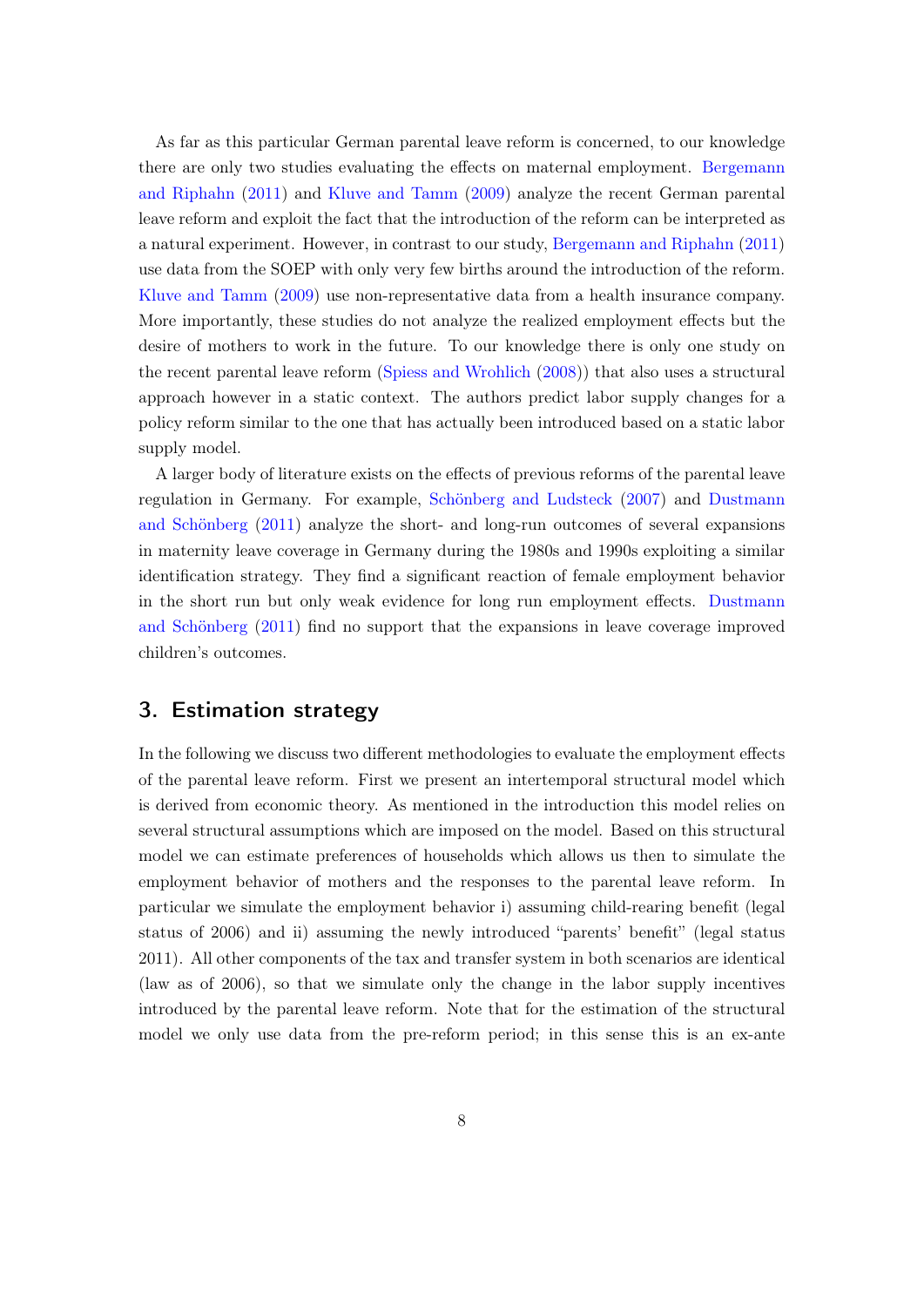evaluation of this reform.

The second method does not rely on imposed structural assumptions; here we exploit directly the variation induced by the parental leave reform. In particular we argue that this reform can be used as a natural experiment and thus we simply compare the employment behavior of mothers who gave birth just before and after the introduction of the reform on January first 2007. In contrast to the structural approach, however, this identification strategy relies on the assumption that the introduction of the reform can truly be interpreted as a natural experiment, i.e. there were no other factors affecting mothers' employment decisions in the treatment group as compared to the control group.

#### 3.1. Structural model

The structural model is based on the assumption that mothers maximize a household utility function  $U_{ijt}$  which is a function of the net household income and her leisure time in a discrete labor market status  $i$ . In this set up we assume that the labor supply of fathers is exogenously given, in other words mothers maximize the household utility conditional on the behavior of their partners.<sup>8</sup> In line with [van Soest](#page-27-5) [\(1995\)](#page-27-5) or [Blundell](#page-26-9) [et al.](#page-26-9) [\(2000\)](#page-26-9), the utility function has the following functional form

$$
U_{ijt} = \beta_l l_j + \beta_y y_{ijt} + \beta_{ll} l_j^2 + \beta_{yy} y_{ijt}^2 + \beta_{ly} l_j y_{ijt} + \epsilon_{ijt}
$$
\n(1)

where  $l_i$  is the leisure time of the wife in labor market status j,  $y_{ijt}$  the related net income of household i at time t, and  $\epsilon_{ijt}$  is an error term. The household net income describes the financial incentives for working. These incentives vary between households by demographic characteristics and over time. This variation is key for the identification of the model. The variation over time is related to several changes in the tax and transfer system in the observed period (2001 - 2006). In particular a reform in the "child-rearing benefit" in 2004, when income thresholds were significantly reduced, is important since similar mothers before and after the reform had different incentives to return to work. Below we explain in more detail how we calculate the household net income.

Based on this utility function we develop a discrete time hazard rate model which describes the monthly transition of mothers with newborns from non-employment  $(j = 0)$ into either part-time work  $(j = 1)$  or full-time work  $(j = 2)$ . It is important to analyze the employment behavior of mothers with newborns in a dynamic rather than in a static

<sup>&</sup>lt;sup>8</sup>At first glance this often applied simplification, [Killingsworth](#page-27-6) [\(1983\)](#page-27-6) named this a male chauvinist model, might seem restrictive. However, empirical evidence suggests that cross elasticities between spouses are either not significant or of little importance [\(Steiner and Wrohlich,](#page-27-7) [2004\)](#page-27-7) and this provides justification for this assumption.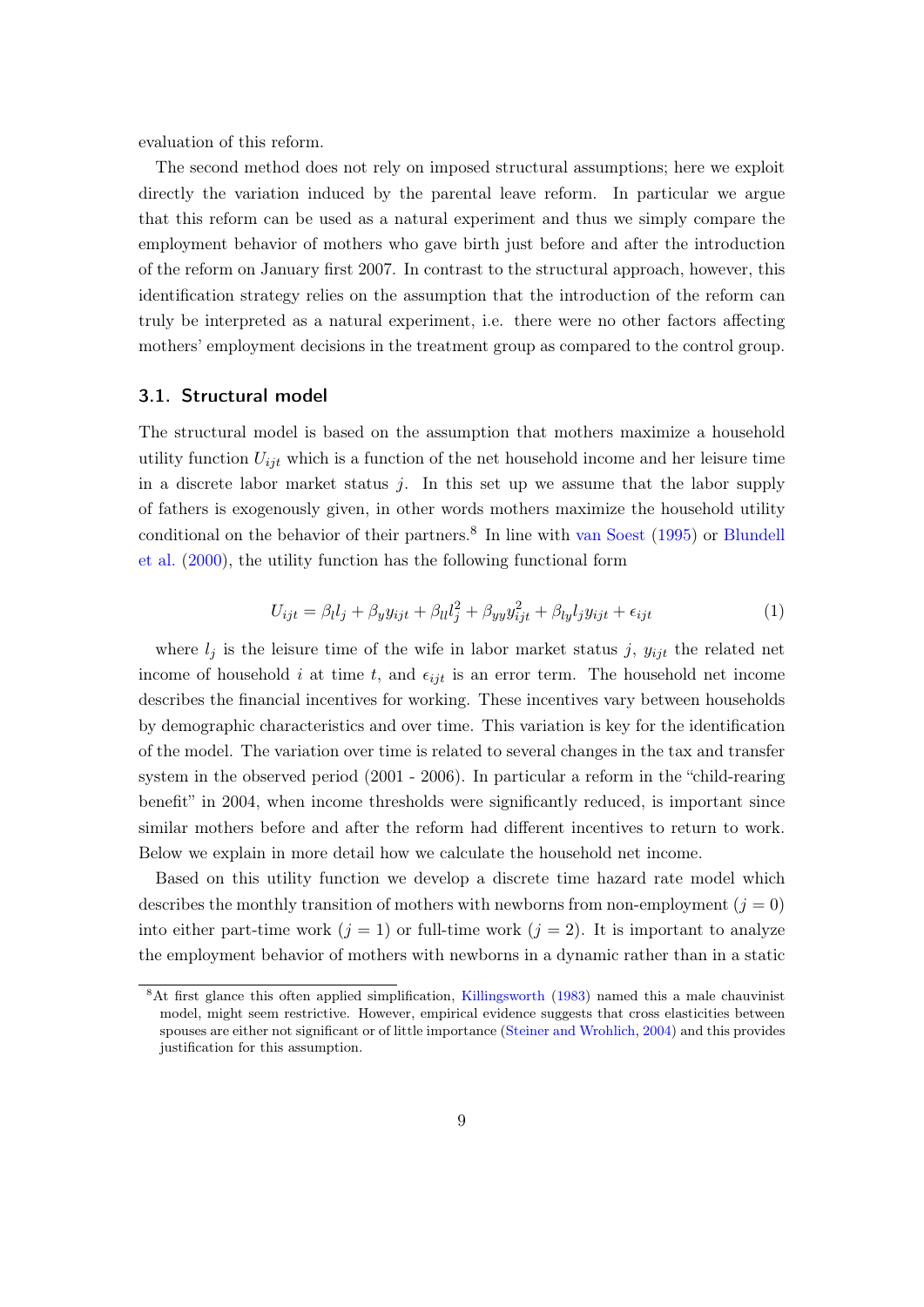context since persistence and state dependence might affect the behavior of mothers. Moreover the pecuniary and non-pecuniary transaction costs of working are in particular important and vary significantly by the age of a newborn. The model is estimated based on the inflow sample of mothers with newborns which by law are at the time of giving birth non-employed. More precisely mothers are not allowed to work within the first eight weeks after birth, hence we analyze the transitions after that time.

Assuming that  $\epsilon_{ijt}$  follows an extreme value distribution the destination specific hazard rate,  $h_{ij}(t_i|y_{ijt}, X_{it})$ , i.e. a mother's conditional probability of making a transition from non-employment into employment state  $j$   $(j = 1, 2)$  in period t, given no transition has occurred until the beginning of that period, is specified by a conditional logit function:

$$
h_{ij}(t_i) = \frac{exp(\beta_l l_j + \beta_y y_{ijt} + \beta_{ll} l_j^2 + \beta_{yy} y_{ijt}^2 + \beta_{ly} l_j y_{ijt})}{\sum_{0}^{j=2} exp(\beta_l l_j + \beta_y y_{ijt} + \beta_{ll} l_j^2 + \beta_{yy} y_{ijt}^2 + \beta_{ly} l_j y_{ijt})}
$$
(2)

The base line hazard  $\alpha(t)$  which is common to all mothers and depends only on elapsed spell duration and observed characteristics is introduced in the model similar to other demographic characteristics through interactions with the state specific leisure time

$$
\beta_l = \alpha_0 + \alpha(t) + \alpha_l X_{it}.\tag{3}
$$

In the empirical model we specify  $\alpha(t)$  nonparametrically by a set of monthly dummy variables, with the first month as the base category.  $X_{it}$  contains individual and time specific explanatory variables, such as mothers age, educational status of both parents and number of siblings of the newborn.

Assuming that, conditional on  $\alpha(t)$ ,  $y_{ijt}$ ,  $l_j$ , and  $X_{it}$ , all observations are independent,<sup>9</sup> the sample likelihood function is given by

$$
L = \prod_{i=1}^{n} h_{ij}(t_i)^{\delta_{ij}} \prod_{\tau=1}^{t_i-1} (1 - h_{ij}(\tau_i))
$$
\n(4)

where  $\delta_{ij}$  is 1 if the mother makes a transition into employment state j in period t.

#### 3.2. Evaluation of the natural experiment

The second estimation strategy fundamentally differs from the estimation of the structural model. Instead of simulating the employment effects based on estimated parameters

<sup>9</sup>[Baker and Melino](#page-26-10) [\(2000\)](#page-26-10) discuss the difficulties of identifying unobserved heterogeneity in a discrete duration model with unknown duration dependence.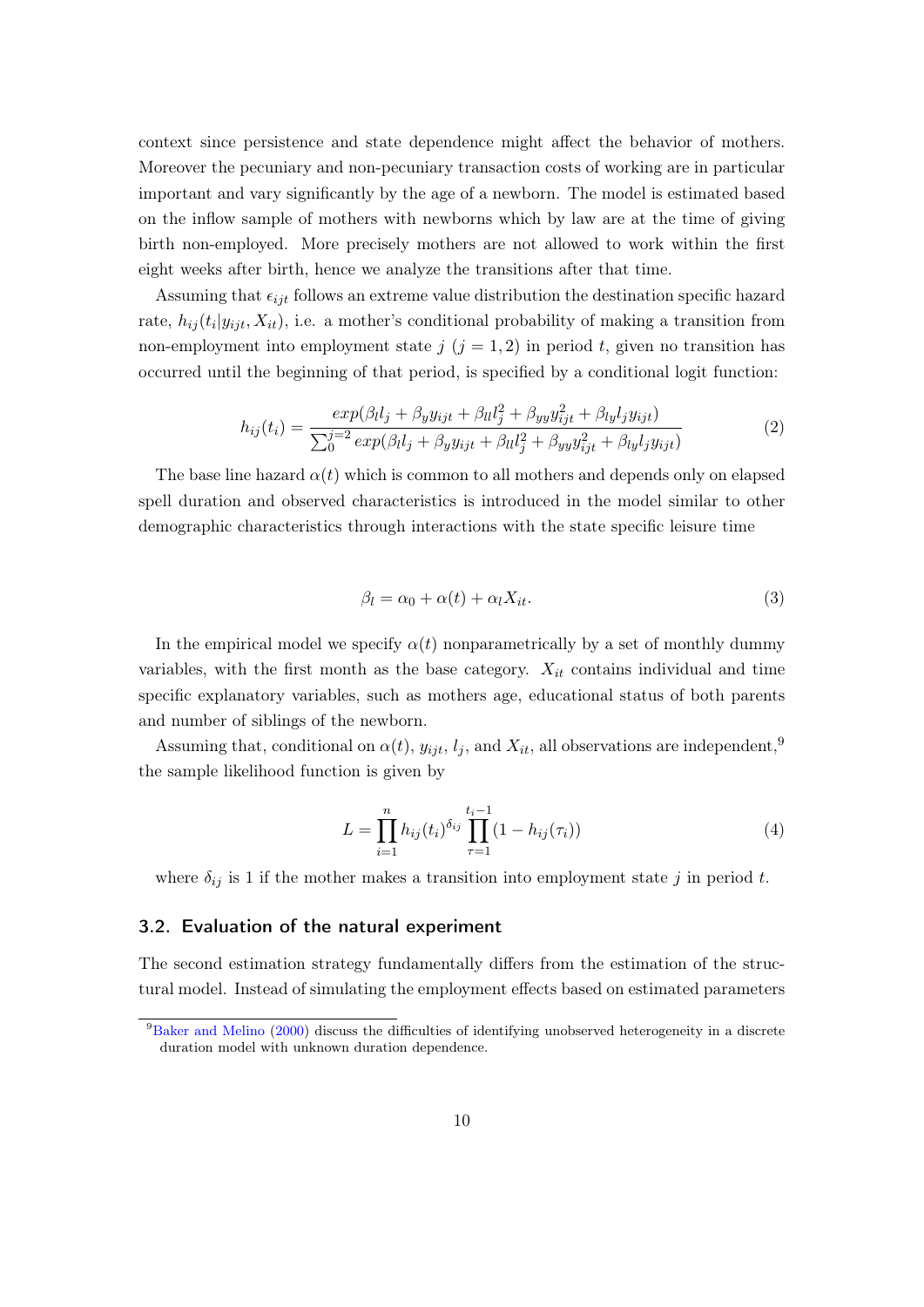we directly estimate the employment effects of the parental leave reform. We argue that the timing of the reform allows us to interpret the setting as a natural experiment: First, the reform was introduced for all newborns at one point in time. If children were born until December 31st 2006, parents were entitled to the old scheme, while if children were born on or after January 1st 2007, parents were entitled to the new scheme. Second, as is documented in great detail in [Kluve and Tamm](#page-27-1) [\(2009\)](#page-27-1), mothers who gave birth in the first three months of 2007 did not know at the time of the conception that there would be a new benefit scheme. Thus, we argue that the introduction of the new benefit scheme can be evaluated by a simple comparison the employment behavior of a treatment and a control group: the treatment group consists of mothers who gave birth in the first quarter of 2007, and the control group are mothers who gave birth in the fourth quarter of 2006.<sup>10</sup>

More formally, we estimate the labor supply  $(ls)$  of mothers with a child in the first and second year after birth, respectively, depending on whether the child was born in the last three months of 2006 ( $D_i = 0$ ) or in the first three months of 2007 ( $D_i = 1$ ), i.e.

$$
ls_i = \beta D_i + \gamma X_i + \varepsilon \tag{5}
$$

where  $X_i$  includes demographic characteristics, such as education, age or place of residence. The identifying assumption for the causal effect which is captured by  $\beta$  is that no other factors that potentially influence labor supply are correlated with  $D$ , in other words  $\varepsilon$  is not correlated with the treatment. This assumption cannot be tested. However, we argue that this assumption is plausible in this setting because there are no selection effects (since the reform was not known at the time of the conception) and no time trend since the time period in which we compare treatment and control group is very small (6 months). Table [10](#page-32-0) in the Appendix shows the distribution of several mothers' characteristics such as income, education, residence in East Germany and marital status

 $10$ Theoretically, there is a chance that some mothers tried to delay births that would otherwise have taken place in December 2006 to January 2007 because of the reform. If this were the case, then we would have self-selection into the treatment group, which would bias our estimates. Actually, there are two studies claiming that the parental leave reform in fact led to a significant delay of births. [Neugart and Ohlsson](#page-27-8) [\(2009\)](#page-27-8) estimate that the probability to give birth the first seven days of 2007 rather than the last seven days of 2006 increased by 5 percentage points for employed mothers. Another study by [Tamm](#page-27-9) [\(2009\)](#page-27-9) quantifies the number of delayed births due to the reform around 1,000. However, we think that this problem is negligible for the following reasons. Even if it is true that these births have been delays due to the reform, this fraction of births is very small. Since our treatment and control group include mothers who gave births three months before and three months after the reform, respectively, the "delayed" births have a very small weight. To be more precise, according to the Federal Statistical Office, there were 57,578 births in January 2007 in Germany. Thus, the proportion of delayed births is less than 2 percent. If we take the number of births of our treatment group, i.e. births from January to March 2007, this fraction is less than 0.01 percent.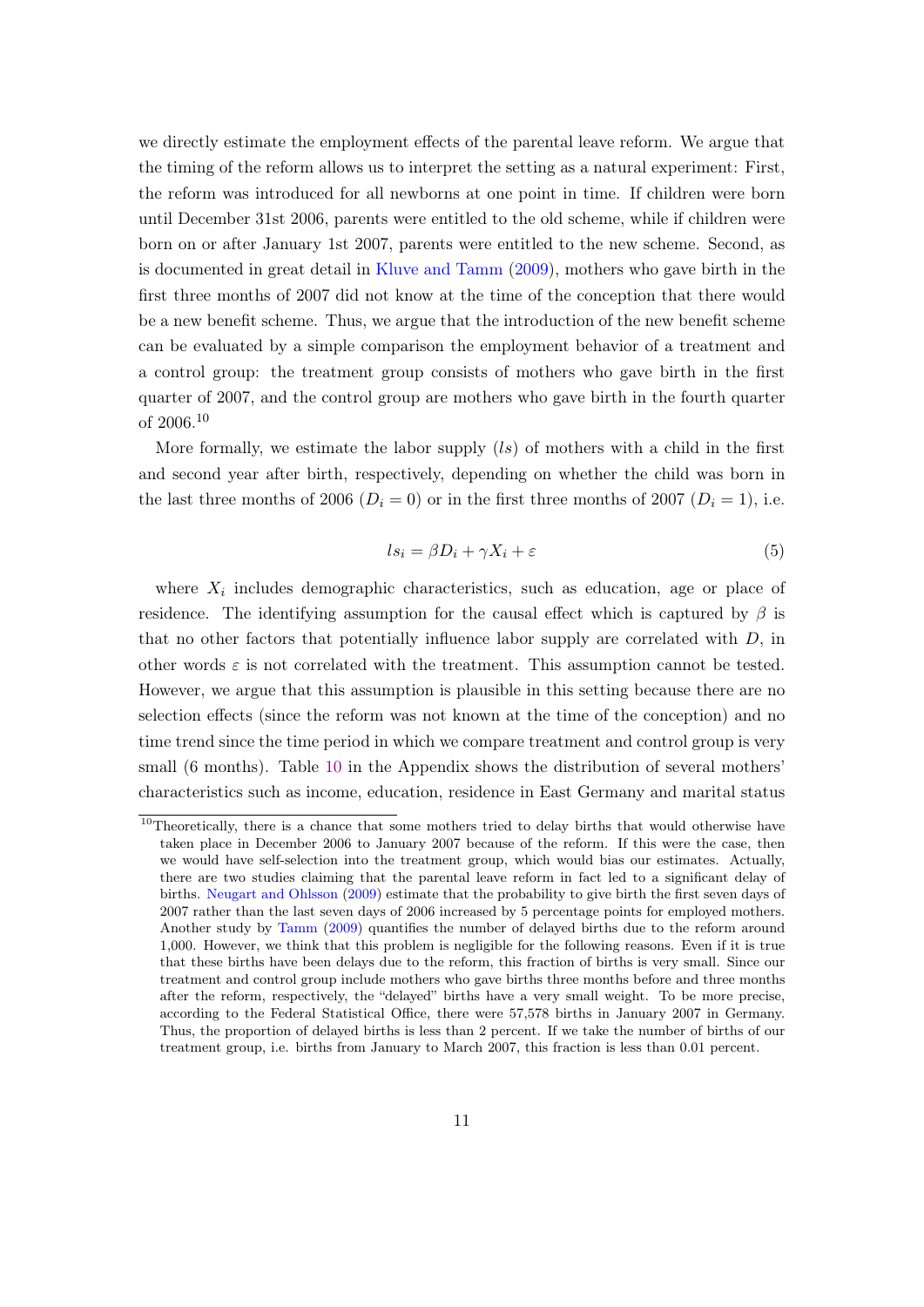across the two groups. There are no large differences in characteristics between treatment and control groups.

## 4. Data

The two proposed methods have quite different requirements with respect to the data. For the estimation of the structural model the longitudinal dimension of the data is important; the policy evaluation based on the natural experiment on the other side requires a large data set such that enough observations are available despite of the narrow definition of the treatment and the control group. Therefore we use two different representative data sources for the estimation of the two models. The structural model is estimated based on panel data from the SOEP, the policy evaluation based on the natural experiment used data from the German Microcensus.

#### 4.1. Data for the Estimation of the Structural Model: SOEP

The SOEP is a representative longitudinal micro-database that provides a wide range of socio-economic information on private households in Germany. In 2010, the sample included about  $19,000$  respondents living in  $12,800$  households.<sup>11</sup> The SOEP includes detailed information about an individual's monthly employment state in the year prior to the interview date. This allows us to precisely identify the working behavior of a mother at a defined period after giving birth. The data allow us to distinguish three discrete employment states, non-employment, part-time employment and full-time employment. In line with the empirical distribution of working hours we assume that working hours in part-time and full-time work amount to 15 and 38 hours, respectively. Moreover the SOEP includes detailed income information on the individual and household level and other demographic characteristics.

The sample of our analysis consists of mothers who gave birth to a child between 2001 and 2006, that is, births before the parental leave reform 2007. We follow each mother up to 36 months after birth; thus the data refers to the years 2001 until 2009. We only analyze the first transition into employment, thus after a transition into part-time or full-time employment women leave the sample. Uncompleted spells are treated as right censored. We treat each birth as a separate unit of observation, women who give birth to a second child within the observation period are treated as right-censored. Table [1](#page-13-0) shows descriptive statistics of the regression sample. In total we observe 1,039 births in that period which leads to 17,959 spells until the first transition.

 $11$ <sup>1</sup>A description of the SOEP is provided by [Wagner et al.](#page-28-1) [\(2007\)](#page-28-1).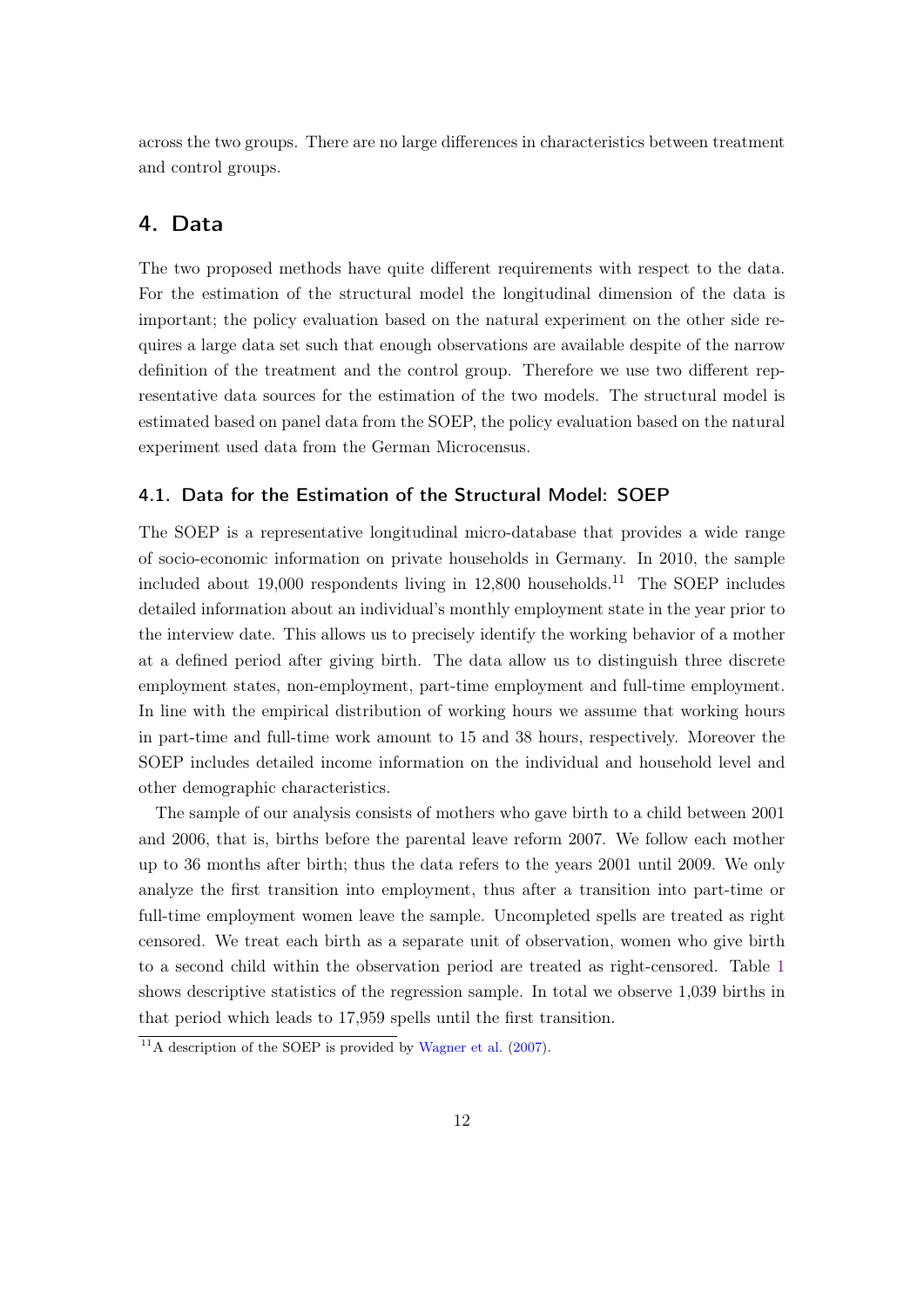<span id="page-13-0"></span>

| Variable                        | mean   |
|---------------------------------|--------|
| Average duration (months)       | 17.36  |
| Age                             | 31.25  |
| Level of education:             |        |
| Low                             | 0.16   |
| Medium                          | 0.58   |
| High                            | 0.25   |
| Number of children              | 1.86   |
| Migration background            | 0.26   |
| East German                     | 0.20   |
| Net household income (in euro): |        |
| Non-employment $(j = 0)$        | 2,693  |
| Part-time work $(j = 1)$        | 3,018  |
| Full-time work $(j = 2)$        | 3,404  |
| Number of births                | 1,039  |
| Number of spells                | 17,959 |

Table 1: Descriptive statistics for regression sample

Notes: The sample consists of mothers who gave birth before 2007. Source: SOEP, own calculations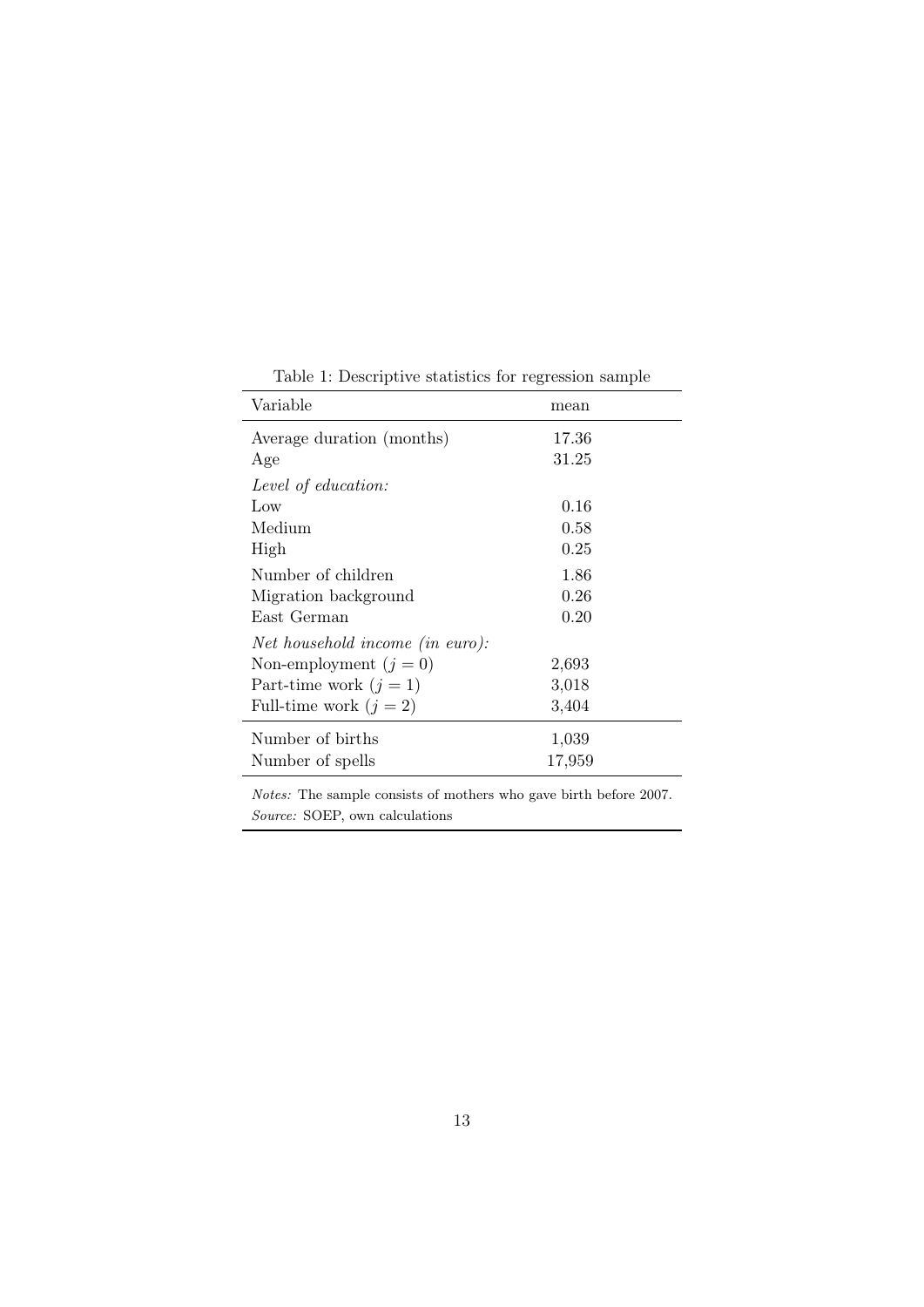The average duration out of employment after childbirth is about 17 months. In addition to socio-demographic characteristics, the table shows the average net household income at the three discrete employment states of the mother defined above, namely non-employment, part-time and full-time work.

#### Net household income

The net household income is calculated using the microsimulation model STSM.<sup>12</sup> Based on variables drawn from the SOEP, gross earnings, the taxable income, the amount of income taxes, all important transfers and finally the disposable net income can be derived at the household level. Gross household income consist of the observed earnings of the father, the alternative specific gross earnings of the mother and other non labor income, such as rental and capital income. The employment state specific gross labor earnings of the mothers are calculated on basis of the alternative specific working hours and a constant hourly gross wage.

To calculate the gross hourly wage we estimate a standard Mincer wage equation with selection effects using the information of the working population and interpret the predicted hourly wages of the non-working individuals as the mean of the distribution of offered wages. Note in order to have sufficient observations we estimate the wage equation for all women but control for marital status and age of children.<sup>13</sup>

The income tax is computed by applying the income tax function to the taxable income of the household. In Germany there exists the principle of joint taxation of married households, whereby the income tax of a married couple is calculated by applying the tax function to half of the sum of the spouses' incomes; this amount is then doubled to determine the tax amount of the couple. Income tax and employee's social security contributions are deducted from gross income, and social transfers that depend on the employment state are added to derive net household income. Social transfers include child benefits, child-rearing benefits, unemployment compensation, housing benefits and social assistance. During the observed period  $2001 - 2006$  there were several changes in the tax and transfer system which affected the net income of households significantly. Most important there was a significant reduction in the progressivity in income taxation, moreover the level and withdrawal design of out of work transfers was changed from 2005 on. Finally, as mentioned above, in 2004 there was a reform in the "child-rearing benefit" which significantly reduced income thresholds for the means-testing. For the estimation we account for all these changes and apply the relevant tax code for each particular year.

 $12$ For a detailed description of this model, see [Steiner et al.](#page-27-10) [\(2008\)](#page-27-10).

<sup>&</sup>lt;sup>13</sup>The specification and the estimation results can be obtained upon request.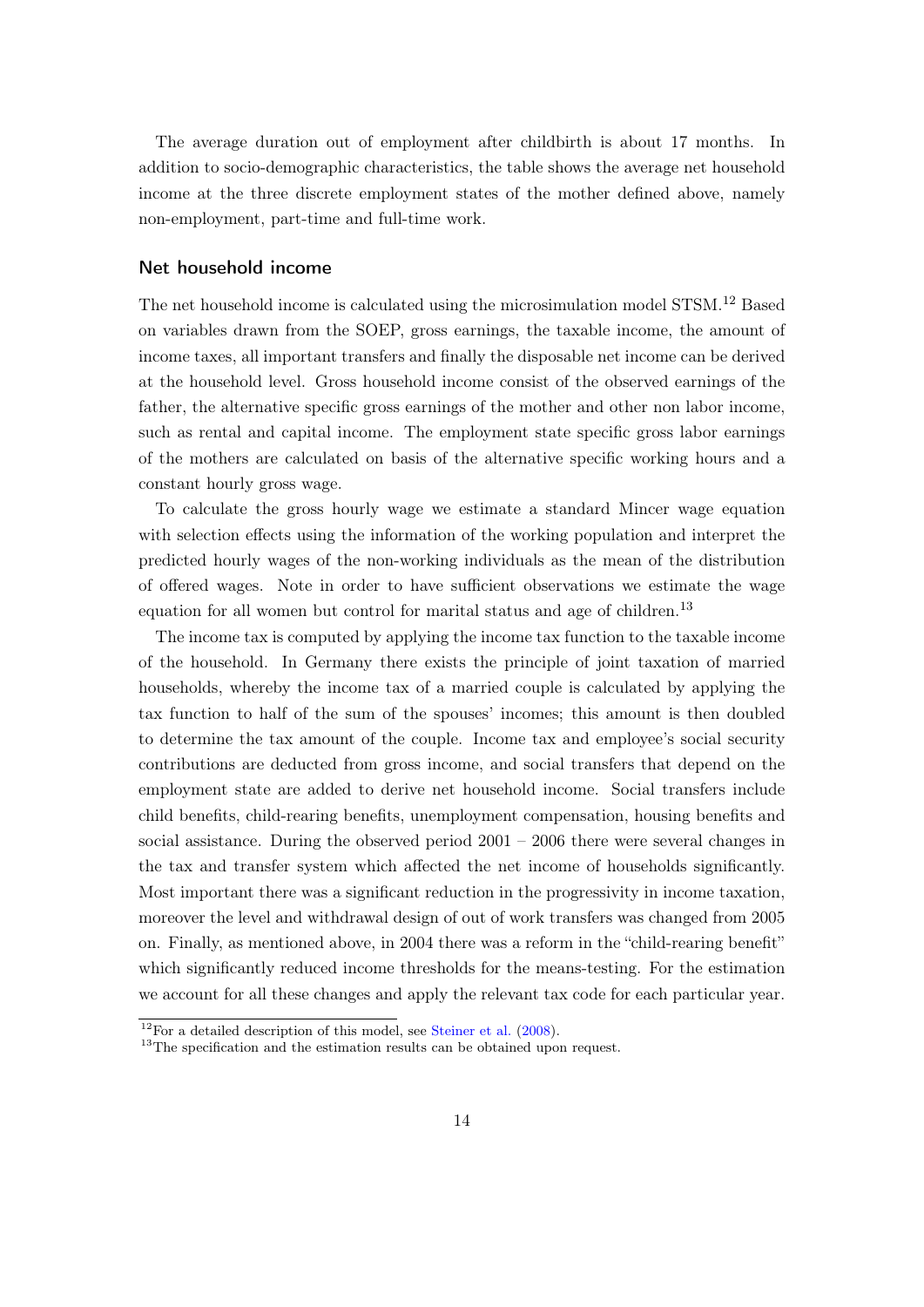As mentioned above this variation over time in addition to the cross sectional variation improves the identification of the structural model.

The average difference in the disposable income between the three employment states is fairly moderate, about 300 Euro between non-employment and part-time work and about 400 euro between full-time and part-time work. This is in line with the low working incentives for the secondary earner in the German tax and transfer system. Due to the system of joint income taxation for married couples the secondary earner faces high marginal tax rates [\(Steiner and Wrohlich,](#page-27-7) [2004\)](#page-27-7).

In addition to the descriptive statistics we show cumulated hazard functions and the 95% confidence interval for transitions out of non-employment into full-time or part-time work by region (Figure [3a\)](#page-16-0). The graphs show that the average transition probability in the first year is lower in East Germany compared to West Germany. However, in the second year, the hazard rate of East German mothers lies above the hazard rate of West German mothers. This regional difference is in line with the working incentives induced by the child rearing benefits. On average the incentives differ because of the different position of East and West German households in the income distribution. This affects the means-testing of the child rearing benefits. This implies that, on average, East German mothers are more often eligible for the means tested child-rearing benefit and have thus a lower incentives to work in the first year than West German mothers. However, employment rates of women are in general higher in the East than in the West, and therefore transitions are higher in the second and third year.

A similar argument holds for Figure [3b](#page-16-1) which shows the cumulative hazard function for households in the first and fourth quartile of a hypothetical net income distribution. The hypothetical net income distribution is calculated assuming that both partners work full-time. Mothers in the upper part of the income distribution are more likely to reentry employment after childbirth moreover on average they have in general a higher labor market attachment than mothers in the lowest income quartile.

#### 4.2. Data for the evaluation of the natural experiment: The Microcensus

The German Microcensus is a 1-percent random sample of the population living in Germany and includes 830,000 observations per year living in 390,000 households.<sup>14</sup> We use the waves 2007 and 2008 in order to select mothers who gave birth to children in the fourth quarter of 2006 (control group) and in the first quarter of 2007 (treatment group).

From this subsample, we further select mothers whose youngest child was 3-12 months

<sup>&</sup>lt;sup>14</sup>For more information on the microcensus, see [http://www.destatis.de/jetspeed/portal/cms/Sites/](http://www.destatis.de/jetspeed/portal/cms/Sites/destatis/Internet/EN/Content/Statistics/Mikrozensus/Aktuell.psml) [destatis/Internet/EN/Content/Statistics/Mikrozensus/Aktuell.psml.](http://www.destatis.de/jetspeed/portal/cms/Sites/destatis/Internet/EN/Content/Statistics/Mikrozensus/Aktuell.psml)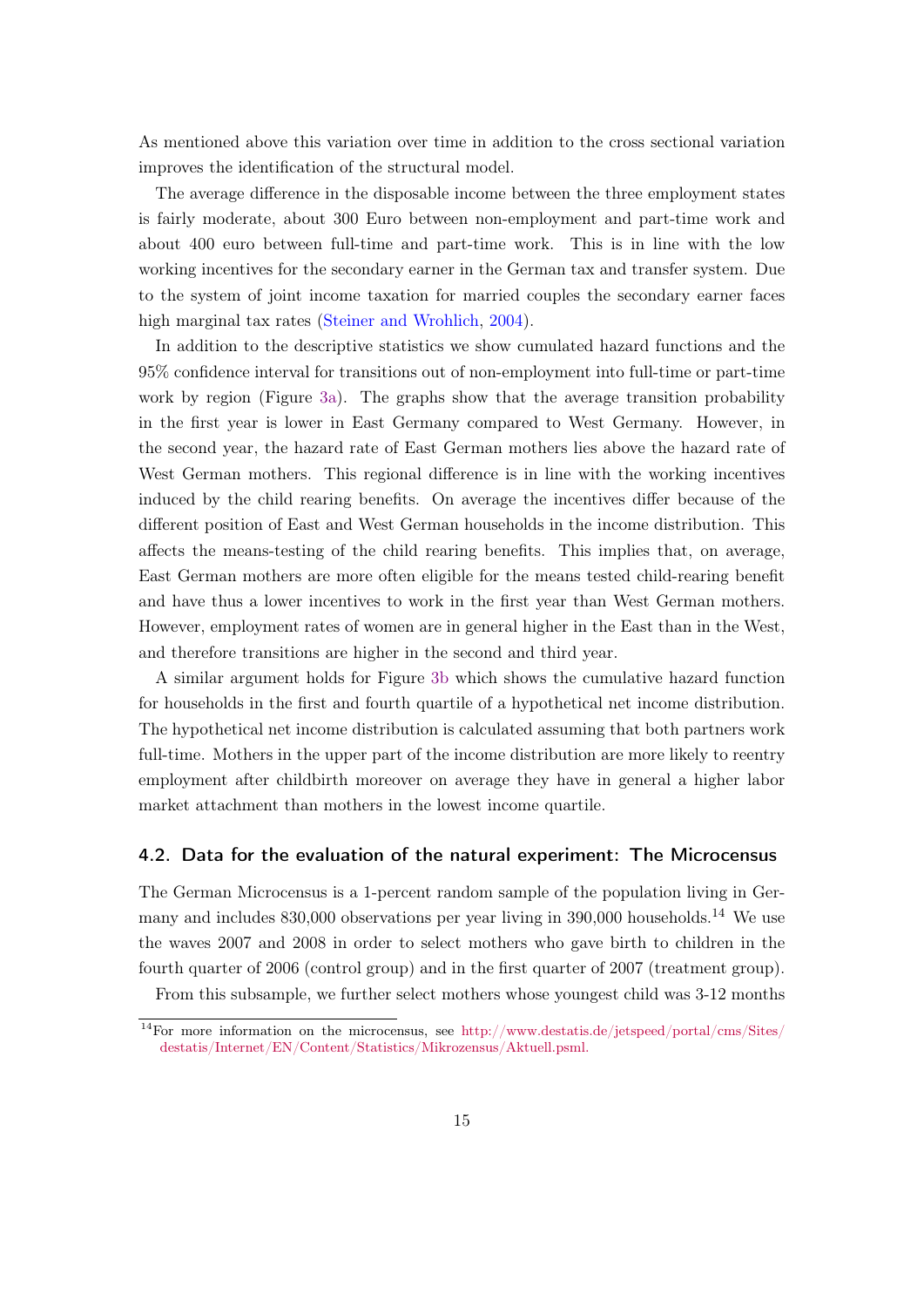

<span id="page-16-1"></span><span id="page-16-0"></span>Figure 3: Transitions into employment after childbirth (cumulative hazard functions)

old (to analyze the effect on labor supply in the first year after birth) or when their children are between 13-24 months old (to analyze the effect on labor supply in the second year after birth) at the time of the interview.<sup>15</sup> As Table [2](#page-16-2) shows, we have 993 observations in the treatment group and 851 in the control group for the analysis of labor supply of mothers with 3-12 months old children. For mothers with children between 13 and 24 months we have almost twice as many observations, 1,231 in the treatment and 1,321 in the control group.

<span id="page-16-2"></span>

| Mothers with children                                           |                         | aged 3-12 months         | aged 13-24 months   |                      |  |
|-----------------------------------------------------------------|-------------------------|--------------------------|---------------------|----------------------|--|
|                                                                 | control group           | treatment group          | control group       | treatment group      |  |
| Number of obs.                                                  | 851                     | 993                      | 1,231               | 1,321                |  |
| Employment rate<br>Part-time employment<br>Full-time employment | $15\%$<br>11\%<br>$4\%$ | $10\%$<br>$6\%$<br>$4\%$ | $30\%$<br>22%<br>8% | 32\%<br>23%<br>$9\%$ |  |

Table 2: Descriptive statistics of mothers' employment in the microcensus

Source: Microcensus, waves 2007 and 2008.

<sup>&</sup>lt;sup>15</sup>Unfortunately, the exact month of the interview is not available in the MicroCensus data, but only the quarter of the interview. Thus, although we know the exact month of birth of a child, which is necessary to define mothers into treatment and control group, we do not know the exact age of the child at the time of the interview. We assume that all interviews take place in the last month of each quarter, thus generally overestimating the exact age of the child by 1.5 months.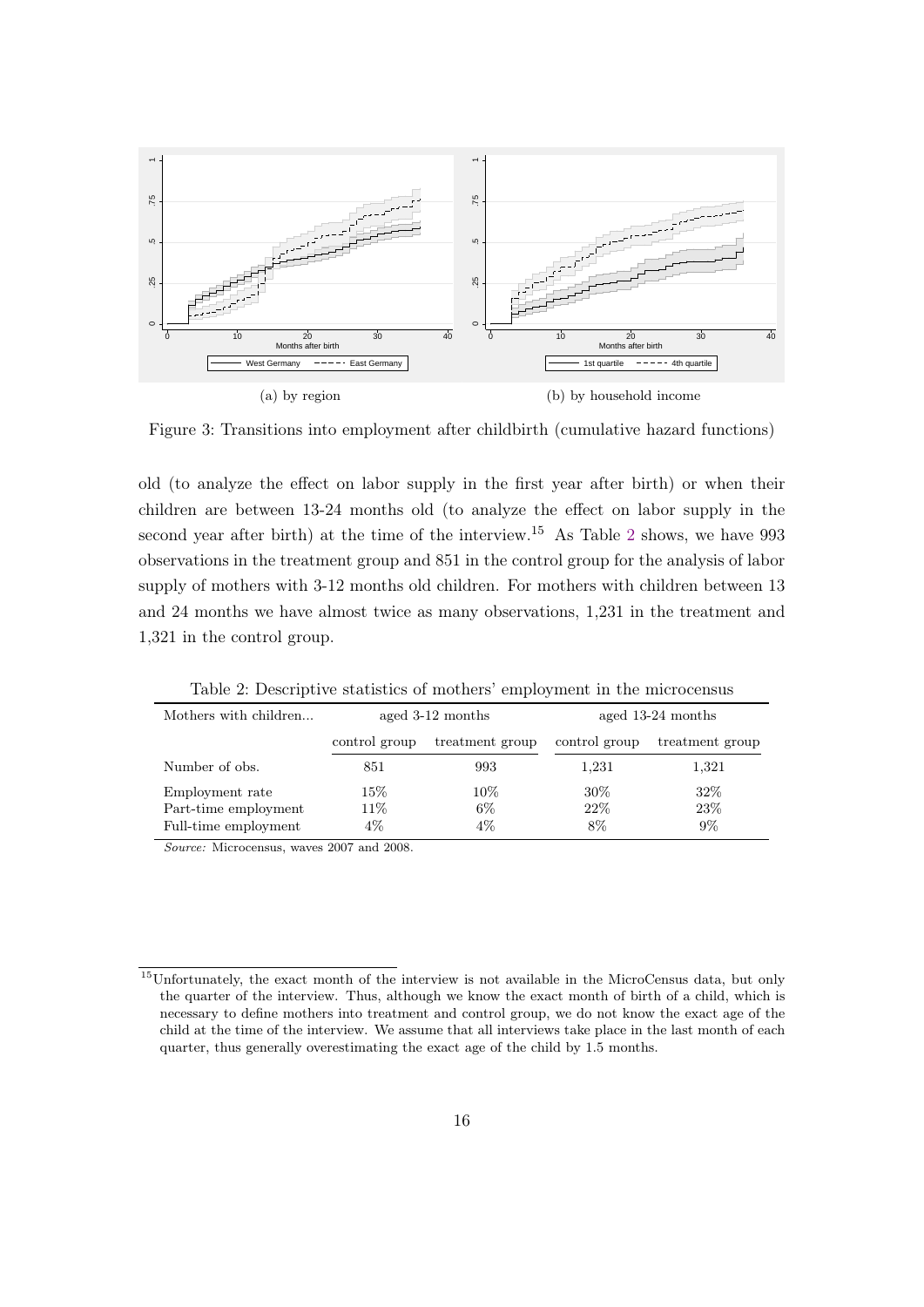## 5. Results

#### 5.1. Results from the structural model

Table [3](#page-18-0) reports the estimated coefficients of the structural model described above. The model provides a reasonable in-sample fit as Figure [4](#page-17-0) shows. For both full-time (Figure [4a\)](#page-17-1) and part-time employment (Figure [4b\)](#page-17-2) the predicted transition probabilities resemble the observed transition rates in the data. Due to the nonlinearities of the model and the multiple interaction affect a clear interpretation of the coefficients is difficult. Therefore, for the interpretation of regression results – in terms of magnitude of the effects – we conduct a simulation showing how labor supply reacts to changes in income. In particular we simulate a 1% increase in mother's net earnings and calculate a net-elasticity of labour supply. The overall labor supply elasticity amounts to 0.32 which is in line with previous findings for Germany, see for example [Steiner and Wrohlich](#page-27-7) [\(2004\)](#page-27-7). Part-time employment reacts more strongly than full-time employment. The elasticity with respect to part-time and full-time employment is about 0.22 and 0.09, respectively.

<span id="page-17-0"></span>

<span id="page-17-2"></span><span id="page-17-1"></span>Figure 4: Model fit: Observed and predicted part-time and full-time rates

Based on these estimates we are able to simulate the labor supply effects of the introduction of the parental leave reform in 2007. To do this, we calculate for all households their net income under the counterfactual parental leave scenario. In the next step, we predict labor supply behavior of mothers under this scenario. More precisely, we predict the probability that a mother takes up part-time or full-time employment for each month after the expiry of maternity leave (starting from the third month after birth). Cumulated transition probabilities are calculated after 12 and 24 months. The differences in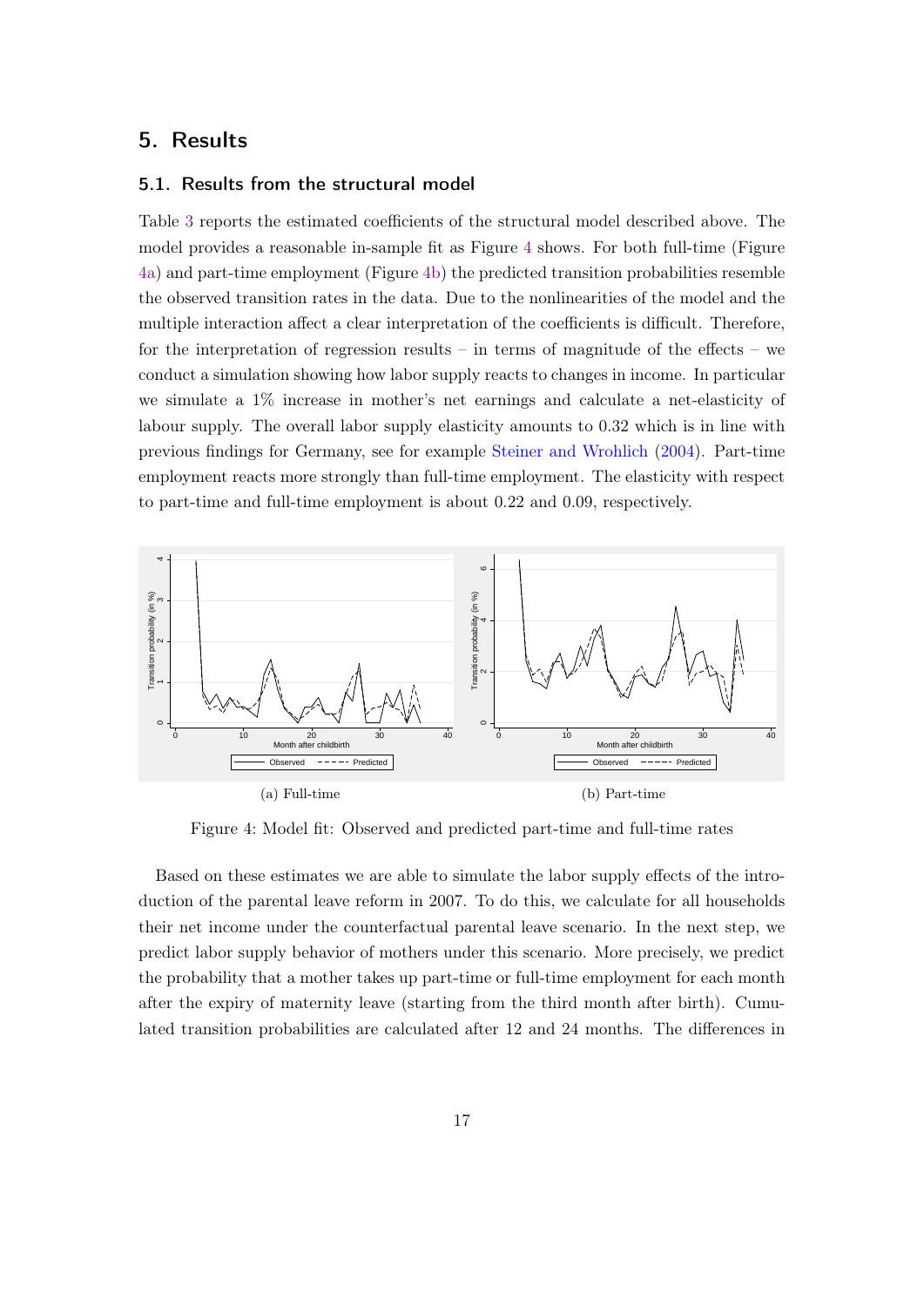<span id="page-18-0"></span>

| Variable                                     | Coefficient (s.e.) |  |  |
|----------------------------------------------|--------------------|--|--|
| Leisure                                      | $-0.205***$        |  |  |
|                                              | (0.0271)           |  |  |
| Leisure <sup>2</sup>                         | $0.00252***$       |  |  |
|                                              | (0.000177)         |  |  |
| Leisure $\times$ Age                         | $-0.000606$        |  |  |
|                                              | (0.000386)         |  |  |
| Leisure $\times$ Low education               | $0.0286***$        |  |  |
|                                              | (0.00741)          |  |  |
| Leisure $\times$ Medium education            | $0.0123**$         |  |  |
|                                              | (0.00389)          |  |  |
| Leisure $\times$ Number of children          | $0.00986***$       |  |  |
|                                              | (0.00223)          |  |  |
| Leisure $\times$ Migration background        | 0.00648            |  |  |
|                                              | (0.00500)          |  |  |
| Leisure $\times$ East Germany                | $-0.0173***$       |  |  |
|                                              | (0.00417)          |  |  |
| Net household income                         | $0.00108**$        |  |  |
|                                              | (0.000374)         |  |  |
| Net household income <sup>2</sup> / 1000     | $-0.0000550$       |  |  |
|                                              | (0.0000367)        |  |  |
| Leisure $\times$ Net household income / 1000 | $-0.00431*$        |  |  |
|                                              | (0.00211)          |  |  |
| Net elasticity: <sup>a</sup>                 |                    |  |  |
| $\epsilon_{PT}$                              | 0.22               |  |  |
| $\epsilon_{FT}$                              | 0.09               |  |  |
| $\epsilon_T$                                 | 0.32               |  |  |
| Observations                                 | 54,120             |  |  |
| Log-likelihood                               | $-2,613.13$        |  |  |
| LR $\chi^2_{44}$                             | 34,411.68***       |  |  |
| Pseudo $R^2$                                 | 0.87               |  |  |

Table 3: Conditional logit: regression results

Notes: The dependent variable consists of three categories: non-employment, part-time work, and full-time work. The base category is non-employment. Standard errors in parentheses. Significance levels: ∗ p <0.05, ∗∗ p <0.01, ∗ ∗ ∗ p <0.001. The model includes 32 dummies for the baseline hazard (estimates not reported). (a) The reported elasticity  $\epsilon$  is the change in participation probabilities (in percentage points) conditional on a one percent increase in net household income. The result is reported for full-time (FT), part-time (PT), and (T) total participation rate.

Source: SOEPv27, own calculations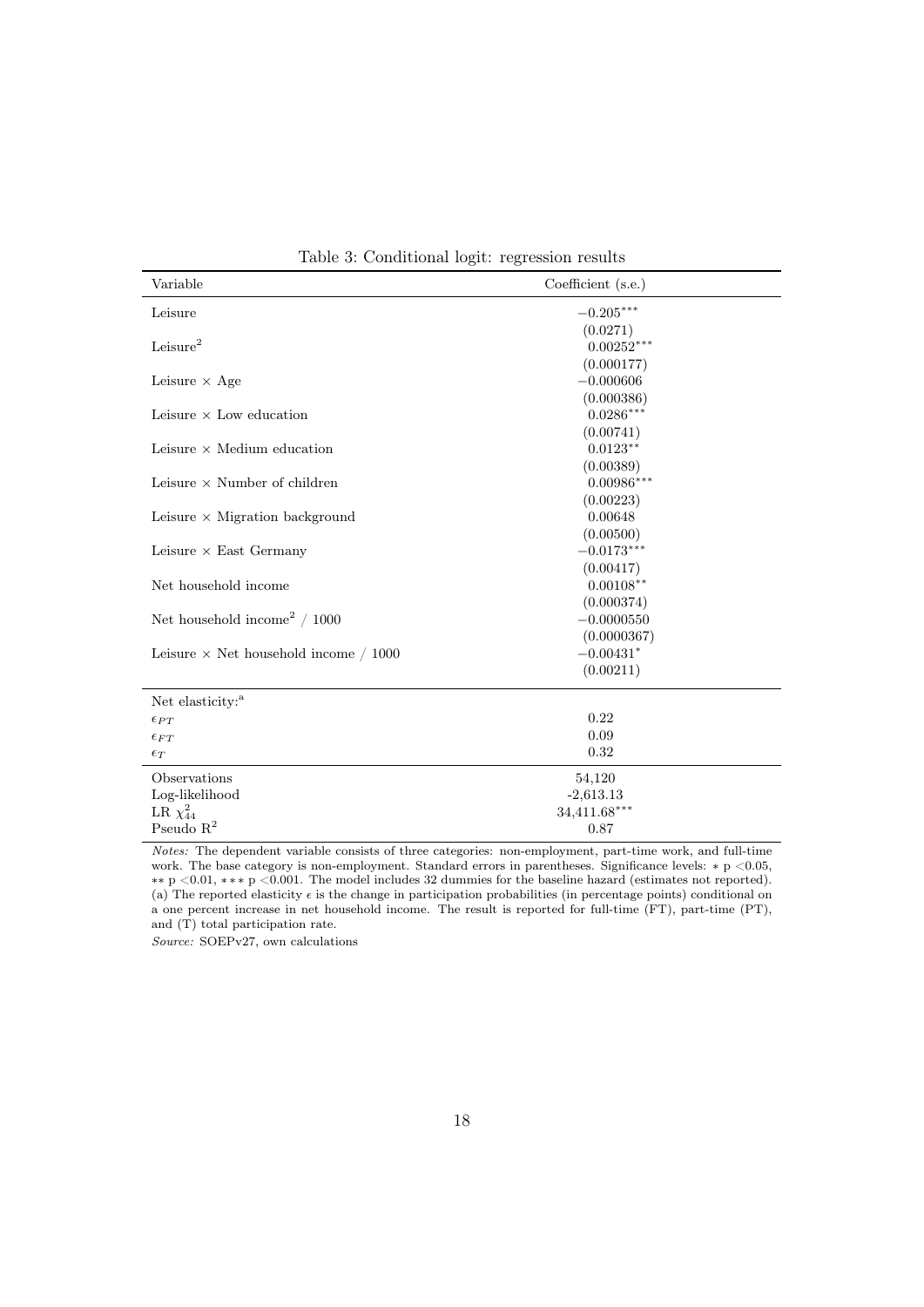transition probabilities between the two scenarios measure the causal effect of the reform.

As discussed above, the introduction of the new parental leave benefit had heterogeneous impacts on the labor supply incentives of different households, e.g. depending on income, employment prior to the birth, or the number of children. Therefore we calculate the effects for three different types of households: married women with one child, married women with two children, and single mothers with one child. These three Household types, we further subdivide into West Germany, East Germany, households with a low income potential (here defined as the mother's wage rate in the 1st quartile) and high income potential (mother's wage rate in the 3rd Quartile). Table [7](#page-29-0) shows the assumptions on wages and working hours for each household.

The results concerning the effects of "parents' benefit" on the employment of mothers in the first 24 months after birth are shown in Table [4.](#page-20-0) We present differences of the transition probabilities in percentage points in part-time and full time employment. Here we distinguish the effect in the first year, the effect in the second year, and the overall effect after two years. Finally, we show also differences in the total duration of the employment break after childbirth.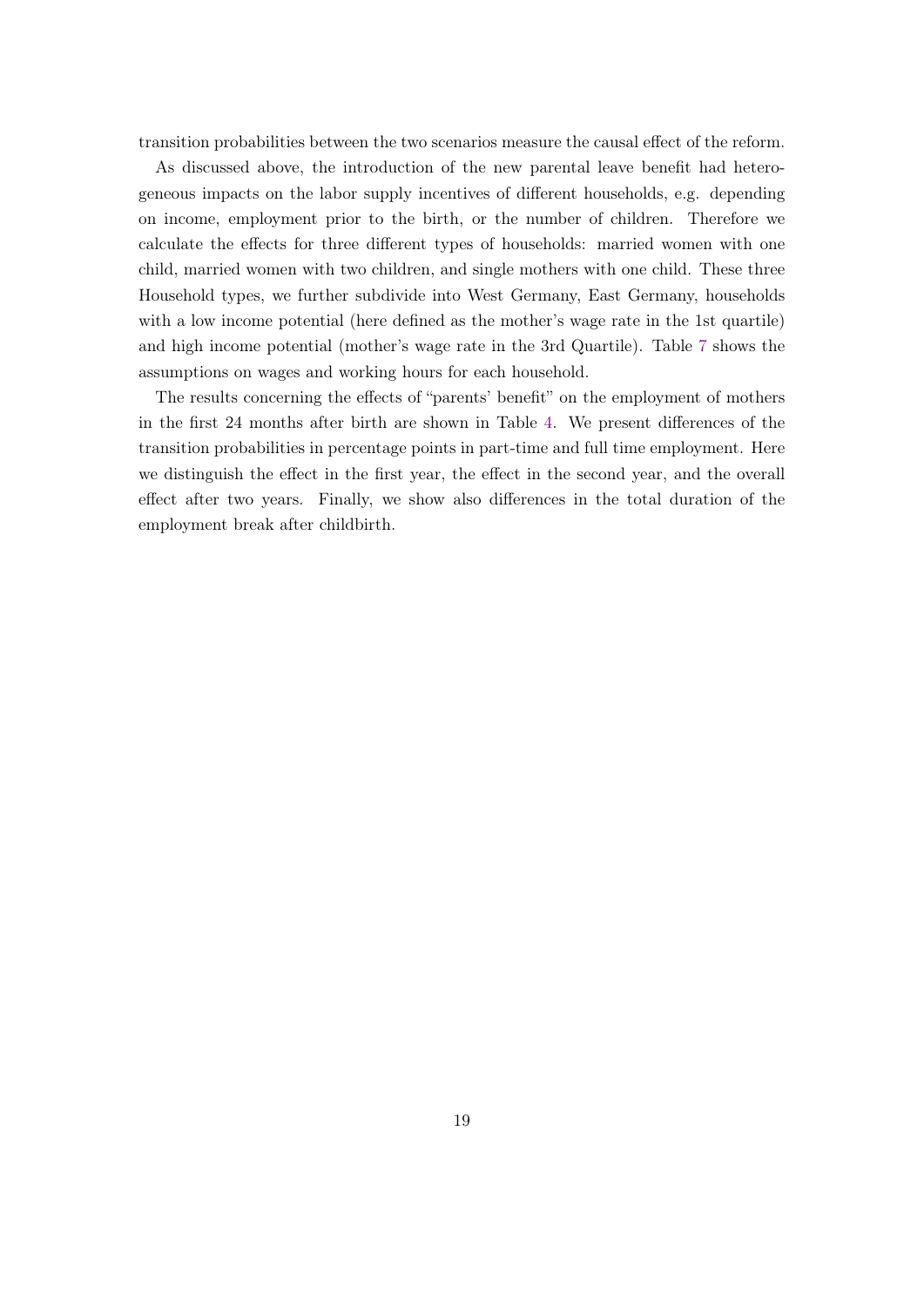|                           |                    | First year         | Second year        |                |                    | Total effect       |  |
|---------------------------|--------------------|--------------------|--------------------|----------------|--------------------|--------------------|--|
|                           | Part-time          | Fulle-time         | Part-time          | Fulle-time     | Part-time          | Fulle-time         |  |
| Family, one child:        |                    |                    |                    |                |                    |                    |  |
| Average                   | $-0.69$            | $-1.272$           | 0.526              | 0.139          | $-0.164$           | $-1.133$           |  |
|                           | $(-1.378; -0.002)$ | $(-2.027; -0.517)$ | (0.132; 0.92)      | (0.026; 0.252) | $(-0.509; 0.181)$  | $(-1.784; -0.482)$ |  |
| West                      | $-0.727$           | $-1.155$           | 0.484              | 0.12           | $-0.243$           | $-1.034$           |  |
|                           | $(-1.429; -0.025)$ | $(-1.847; -0.463)$ | (0.116; 0.852)     | (0.021; 0.219) | $(-0.617; 0.131)$  | $(-1.636; -0.43)$  |  |
| East                      | $-0.358$           | $-1.303$           | 2.361              | 0.878          | 2.004              | $-0.424$           |  |
|                           | $(-0.781; 0.065)$  | $(-2.073; -0.533)$ | (0.969; 3.753)     | (0.294; 1.462) | (0.946; 3.062)     | $(-0.763; -0.085)$ |  |
| 1.Quartile                | $-0.259$           | $-0.683$           | 2.299              | 0.580          | 2.040              | $-0.103$           |  |
|                           | $(-0.577; 0.059)$  | $(-1.063; -0.303)$ | (0.984; 3.614)     | (0.213; 0.947) | (0.978; 3.102)     | $(-0.283; 0.077)$  |  |
| 4.Quartile                | $-1.028$           | $-1.384$           | 0.666              | 0.182          | $-0.361$           | $-1.202$           |  |
|                           | $(-1.955; -0.101)$ | $(-2.262; -0.506)$ | (0.152; 1.18)      | (0.031; 0.333) | $(-0.824; 0.102)$  | $(-1.941; -0.463)$ |  |
| Family. two children:     |                    |                    |                    |                |                    |                    |  |
| Average                   | $-0.627$           | $-0.621$           | 0.935              | 0.206          | 0.307              | $-0.415$           |  |
|                           | $(-1.152; -0.102)$ | $(-1.013; -0.229)$ | (0.333; 1.537)     | (0.06; 0.352)  | (0.13; 0.484)      | $(-0.682; -0.148)$ |  |
| West                      | $-0.617$           | $-0.565$           | 0.549              | 0.113          | $-0.068$           | $-0.451$           |  |
|                           | $(-1.131; -0.103)$ | $(-0.93; -0.2)$    | (0.177; 0.921)     | (0.028; 0.198) | $(-0.245; 0.109)$  | $(-0.739; -0.163)$ |  |
| East                      | $-0.150$           | $-0.655$           | 1.571              | 0.662          | 1.421              | 0.00655            |  |
|                           | $(-0.399; 0.099)$  | $(-1.057; -0.253)$ | (0.609; 2.533)     | (0.227; 1.097) | (0.657; 2.185)     | $(-0.183; 0.196)$  |  |
| 1.Quartile                | 0.432              | $-0.120$           | 0.855              | 0.381          | 1.287              | 0.261              |  |
|                           | (0.232; 0.632)     | $(-0.188; -0.052)$ | (0.269; 1.441)     | (0.144; 0.618) | (0.536; 2.038)     | (0.079; 0.443)     |  |
| 4.Quartile                | $-0.304$           | $-0.816$           | 0.268              | 0.0605         | $-0.0356$          | $-0.755$           |  |
|                           | $(-0.763; 0.155)$  | $(-1.375; -0.257)$ | (0.025; 0.511)     | (0.002; 0.119) | $(-0.29; 0.219)$   | $(-1.259; -0.251)$ |  |
| Single mother, one child: |                    |                    |                    |                |                    |                    |  |
| Average                   | $\boldsymbol{0}$   | $\overline{0}$     | $-0.325$           | 0.524          | $-0.325$           | 0.524              |  |
|                           | (0; 0)             | (0; 0)             | $(-0.568; -0.082)$ | (0.222; 0.826) | $(-0.568; -0.082)$ | (0.222; 0.826)     |  |
| West                      | $\theta$           | $\Omega$           | $-0.307$           | 0.487          | $-0.307$           | 0.487              |  |
|                           | (0; 0)             | (0; 0)             | $(-0.542; -0.072)$ | (0.203; 0.771) | $(-0.542; -0.072)$ | (0.203; 0.771)     |  |
| East                      | 0.00               | 0.00               | $-0.439$           | 0.782          | $-0.439$           | 0.782              |  |
|                           | (0; 0)             | (0; 0)             | $(-0.729; -0.149)$ | (0.327; 1.237) | $(-0.729; -0.149)$ | (0.327; 1.237)     |  |
| 1.Quartile                | $\theta$           | $\overline{0}$     | $-0.333$           | 0.49           | $-0.333$           | 0.49               |  |
|                           | (0; 0)             | (0; 0)             | $(-0.586; -0.08)$  | (0.218; 0.762) | $(-0.586; -0.08)$  | (0.218; 0.762)     |  |
| 4.Quartile                | $\boldsymbol{0}$   | $\overline{0}$     | $-0.323$           | 0.572          | $-0.323$           | 0.572              |  |
|                           | (0; 0)             | (0; 0)             | $(-0.56; -0.086)$  | (0.227; 0.917) | $(-0.56; -0.086)$  | (0.227; 0.917)     |  |

| Table 4: Simulated cumulative transition probabilities |  |  |
|--------------------------------------------------------|--|--|
|--------------------------------------------------------|--|--|

<span id="page-20-0"></span>Notes: 95%-Confidence intervals in parentheses. Confidence intervals were simulated by parametric bootstrap. Source: SOEPv27, own calculations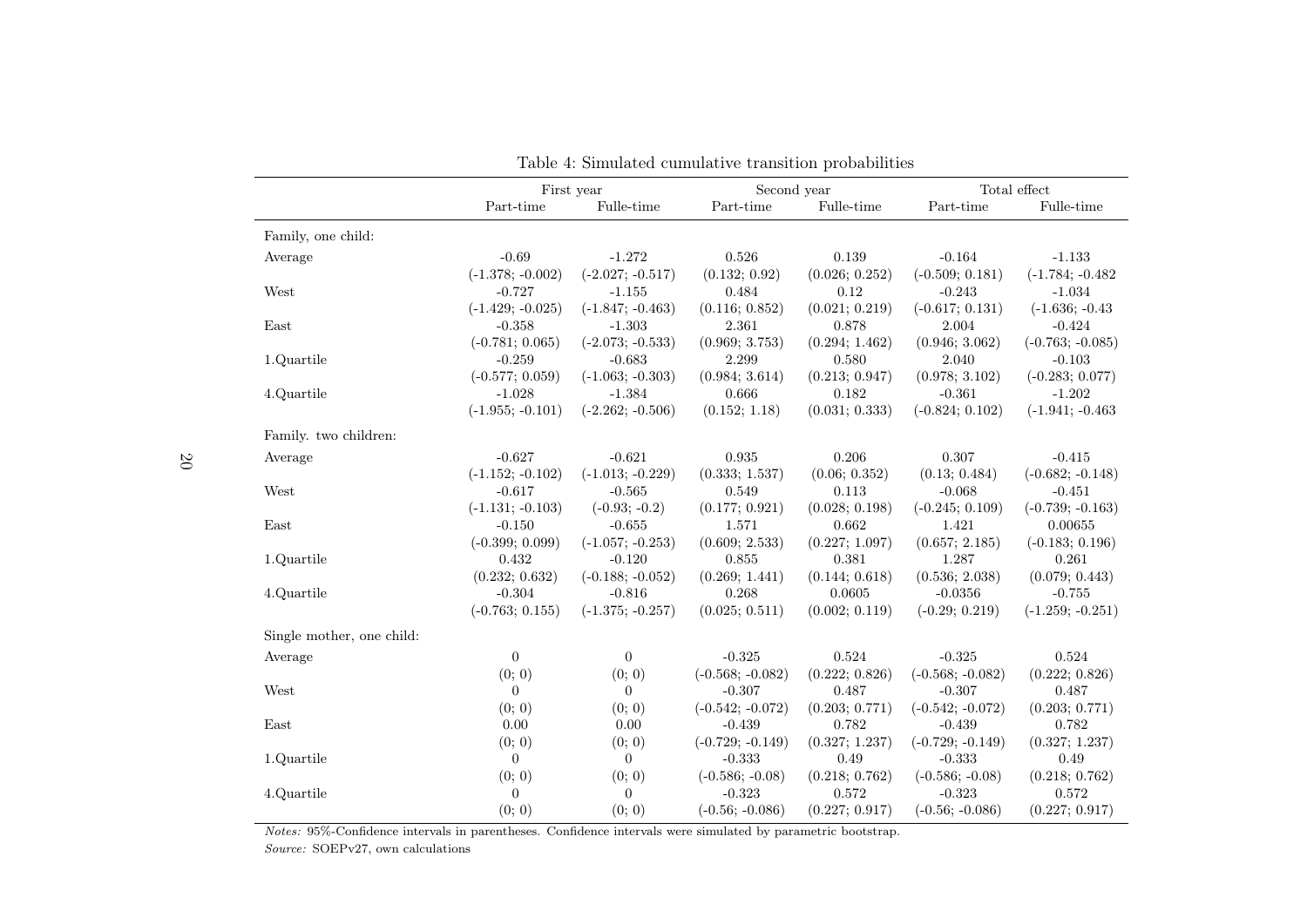With exception of the group of married women with two children and low income and single mothers the transition probabilities decrease for all the mothers in the first year after having a child. This applies to both part-time, as well as full-time employment. For mothers with one child, the introduction of the "parents' benefit" leads to a decrease in the transition probability to part-time and full-time employment in the first year by 0.7 and 1.3 percentage points, respectively. The largest effects are found for married mothers with high incomes. For single mothers, we find no change in employment behavior in the first year after having a child.

The picture changes, however, during the second year. Columns three and four of Table [4](#page-20-0) show the transitions probabilities in the second year after childbirth. Here we find for all women positive employment effects due to the introduction of the "parents' benefit" with the exception of part-time employment for single mothers. The average transition probabilities of married mothers with one child in the 13-24 months after birth increase by 0.5 and 0.1 percentage points for part-time and full-time employment, respectively. The increase is larger for low income households and for East German mothers. For the latter group, part-time employment rises by 2.4 percentage points. For mothers with two children, the effect amounts to 1.6 percentage points.

For single parents, we find negative effects with respect to the probability to take up part-time work within months 13-24 after childbirth. For this group, however, we find positive effects in terms of full-time employment: for the average, the probability increases by 0.5 percentage points. The largest effect is found for East Germany, where full-time employment increases by 0.8 percentage points.

The total effect after two years is shown in columns five and six of Table [4.](#page-20-0) For some groups, e.g. married women with high income, the negative effect of the first year dominates the positive effect of the second year and thus we find a negative overall effect. For low income mothers, however, we find that the probability that they take up part-time employment 24 months after birth has increased significantly. For low-income mothers with one child, this probability increases by 2 percentage points, for low-income mothers with two children it increases by 1.3 percentage points. For single mothers, the probability to take up full-time employment 24 months after giving birth increases by 0.5 percentage points.

#### 5.2. Results of the Evaluation of the Natural Experiment

The results of the estimation exploiting the natural experiment show that the change in overall employment and part-time employment of mothers in the first year after giving birth is negative and significant. We find that overall employment in the first year after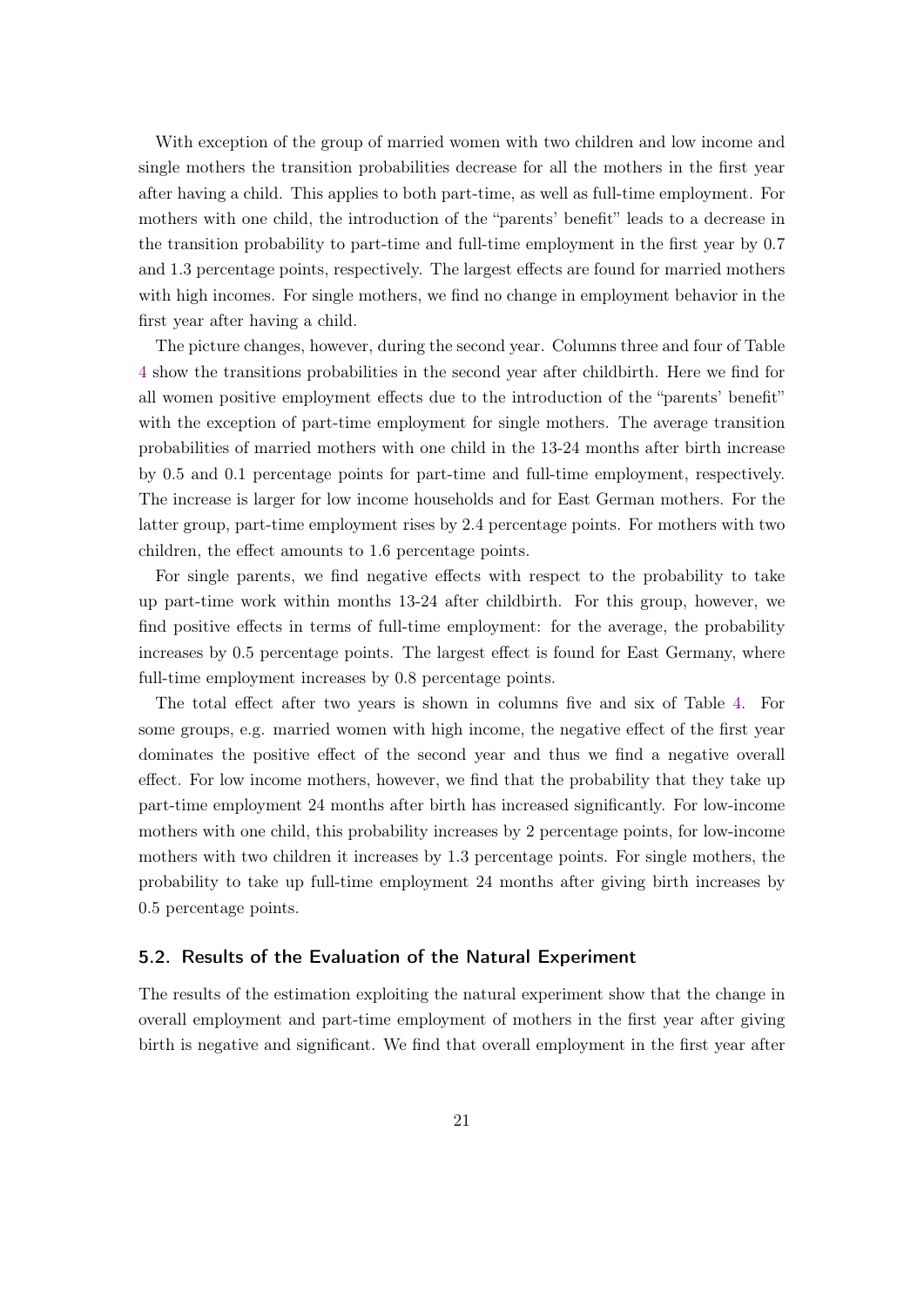birth declines by 5 percentage points. This effect is solely driven by the decline in parttime employment. We do not find significant changes in full-time employment.

In order to analyze the influence of socio-economic variables on this effect, we have estimated the three models (overall employment, part-time employment and full-time employment) not only the whole sample but also for four subgroups: Mothers in West Germany, mothers in East Germany, mothers (in East and West Germany) with house-hold income below and above the median.<sup>16</sup> As Table [5](#page-23-0) shows, we find that the decline in overall employment is higher in east than in west Germany and higher for mothers with income above the median. For mothers with income below the median, we do not find significant changes. As far as part-time employment is concerned, we find a significant change only for the subgroup of mothers with income below the median. We do not find any significant changes in full-time employment, neither for the whole sample nor for any of the subgroups.

Table [6](#page-23-1) shows estimation results of employment reactions of mothers in the second year after giving birth. Generally, employment rates of mothers with children aged 13 to 24 months are higher than in the first year after giving birth. Before the reform, the employment rate of mothers with children aged 13-24 months is 30%; 22% are working part-time and 8% are working full-time. As the descriptive statistics show, after the reform, the employment rate increased by 2 percentage points to 32% (23% part-time and 9% full-time). However, as our estimation results show, this increase is not statistically significant. The only subgroup for whom we find a significant increase in employment is mothers with below-median income. For this group, we find an increase by 6 percentage points. If we look only at part-time employment, we find a significant  $17$  increase also for mothers in east Germany (plus 7 percentage points).

As a robustness check, we also perform a difference-in-difference analysis by adding mothers who have born children in the last three months of 2005 and in the first three months of 2006 to the sample. With this strategy we can control for potential seasonal effects or inherent differences between mothers who give birth in different months of the year (see [Schönberg and Ludsteck](#page-27-2) [\(2007\)](#page-27-2)). As Tables [11](#page-32-1) and [12](#page-32-2) in the Appendix show, the results from the difference-in-difference analysis are the same as from the estimation reported above.

<sup>&</sup>lt;sup>16</sup>Unfortunately, information on income is not as detailed in the Microcensus as in the SOEP. There are only two questions on income in the Microcensus questionnaire. The first one is the amount of the personal net income, the second one on the amount of the household net income. The personal income (and therefore also the household income) is endogenous since it depends on the mother's employment status. Thus, we take the difference between the household and the personal net income in order to net out the influence of the mother's employment.

<sup>17</sup>Significant at the 10% level.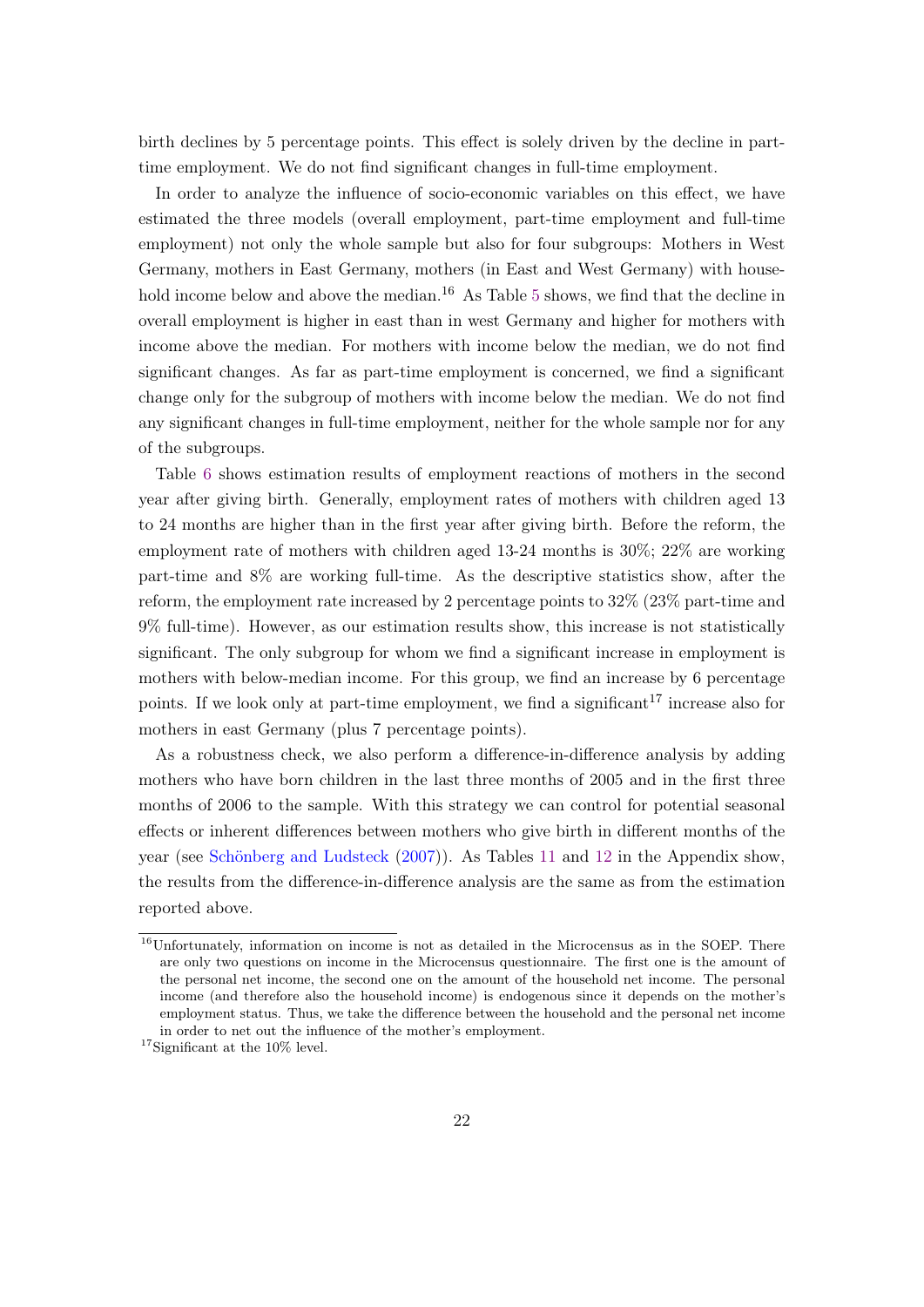|              | $\cdot$                        |                                |                               |      |
|--------------|--------------------------------|--------------------------------|-------------------------------|------|
|              | Total employment               | Part-time employment           | Full-time employment          | Obs. |
| Germany      | $-0.053$<br>$(-0.083; -0.023)$ | $-0.050$<br>$(-0.075; -0.025)$ | $-0.003$<br>$(-0.021; 0.015)$ | 1844 |
| West Germany | $-0.050$<br>$(-0.083; -0.016)$ | $-0.045$<br>$(-0.073; -0.016)$ | $-0.005$<br>$(-0.025; 0.015)$ | 1486 |
| East Germany | $-0.065$<br>$(-0.128; -0.002)$ | $-0.072$<br>$(-0.125; -0.018)$ | 0.006<br>$(-0.036; 0.048)$    | 358  |
| Low income   | $-0.040$<br>$(-0.081; 0)$      | $-0.040$<br>$(-0.072; -0.008)$ | $\Omega$<br>$(-0.028; 0.027)$ | 865  |
| High income  | $-0.062$<br>$(-0.105; -0.020)$ | $-0.057$<br>$(-0.095; -0.019)$ | $-0.006$<br>$(-0.029; 0.018)$ | 979  |

<span id="page-23-0"></span>Table 5: RD Estimation results: Change in labor supply of mothers with children aged 3-12 months (marginal effects of the parental leave reform).

Notes: 95% Confidence intervals in parentheses. The sample consists of mothers of children born in 2007. Low income and high income refers to mothers who earn below and above the median, respectively. Source: Mikrozensus 2007 and 2008, own calculations

<span id="page-23-1"></span>

| Table 6: RD Estimation results: Change in labor supply of mothers with children aged |  |  |  |  |
|--------------------------------------------------------------------------------------|--|--|--|--|
| 13-24 months (marginal effects of the parental leave reform).                        |  |  |  |  |

|              | Total employment              | Part-time employment          | Full-time employment          | Obs. |
|--------------|-------------------------------|-------------------------------|-------------------------------|------|
| Germany      | 0.020<br>$(-0.016; 0.056)$    | 0.013<br>$(-0.019; 0.046)$    | 0.007<br>$(-0.015; 0.028)$    | 2552 |
| West Germany | 0.010<br>$(-0.030; 0.049)$    | 0.002<br>$(-0.035; 0.038)$    | 0.008<br>$(-0.013; 0.029)$    | 2033 |
| East Germany | 0.056<br>$(-0.027; 0.138)$    | 0.065<br>$(-0.002; 0.131)$    | $-0.008$<br>$(-0.074; 0.057)$ | 519  |
| Low income   | 0.060<br>(0.007; 0.113)       | 0.049<br>(0.004; 0.095)       | 0.011<br>$(-0.025; 0.047)$    | 1149 |
| High income  | $-0.013$<br>$(-0.061; 0.036)$ | $-0.016$<br>$(-0.061; 0.029)$ | 0.003<br>$(-0.023; 0.029)$    | 1403 |

Notes: Standard deviation in parentheses. The sample consists of mothers of children born in 2007. Low income and high income refers to mothers who earn below and above the median, respectively. Source: Mikrozensus 2007 and 2008, own calculations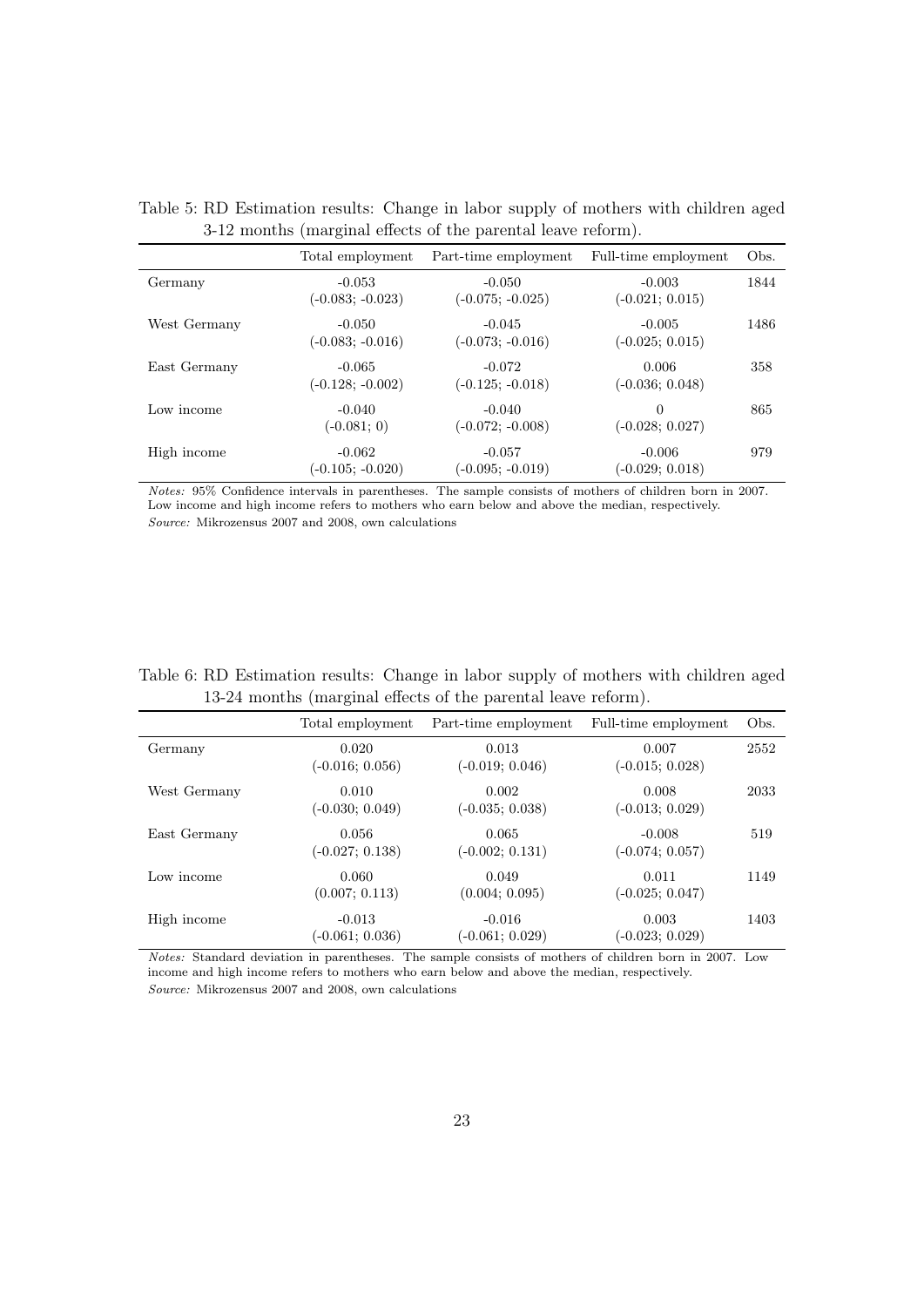Our results are comparable with those from other studies using the natural experiment evaluation approach for the identification of the labor supply effects of the German parental leave benefit reform. [Kluve and Tamm](#page-27-1) [\(2009\)](#page-27-1) find on the basis of health insurance data from one insurance company that mothers' participation rate in the first year after giving birth drops by 6 percentage points, which exactly matches our result. For the second year after giving birth, the authors can only analyze the intentions to work since actual employment was not yet observed at the time the data were collected. They find that the intended participation rate of mothers in the second year after giving birth does not change in West Germany, however increases by 15 percentage points in East Germany. In the same line, [Bergemann and Riphahn](#page-26-7) [\(2011\)](#page-26-7) find on the basis of the SOEP that the intention to work of mothers in the second year after giving birth increases by 15 percentage points due to the reform. They do not find a significant effect on the general intention to return to the labor market.

#### 5.3. Interpretation of Results from Both Methods

Comparing the results from the structural model and those from the natural experiment evaluation shows that both methods come to very similar results. In the first year after giving birth, labor supply declines for mothers of all socio-economic groups, after two years we find positive effects especially for low income mothers. The point estimates - if significant - are usually higher from the evaluation design, but are estimated with lower precision than those from the structural model. The confidence intervals from both methods, however, overlap in all cases.

For example, we find on the basis of the evaluation of the natural experiment that part-time employment dropped by 5 percentage points in the first year after giving birth. On the basis of the structural model, we find that part-time employment dropped by 0.7 percentage points. As Tables [4](#page-20-0) and [5](#page-23-0) show, however, the confidence intervals of both estimates overlap. The same is true for our results for the second year: Based on the evaluation of the natural experiment we find that part-time employment increases by 5 percentage points for mothers with low incomes in the second year after giving birth. The structural model predicts an increase of 2 percentage points for the same group. This point estimate, however, lies within the confidence interval of the evaluation study estimate.

To sum up, we find that the results from both methods have the same sign and show the same pattern across socio-economic groups. Although the point estimates of the evaluation of the natural experiment are larger in magnitude, we find that the confidence intervals of estimates resulting from both methods overlap in all cases. Based on this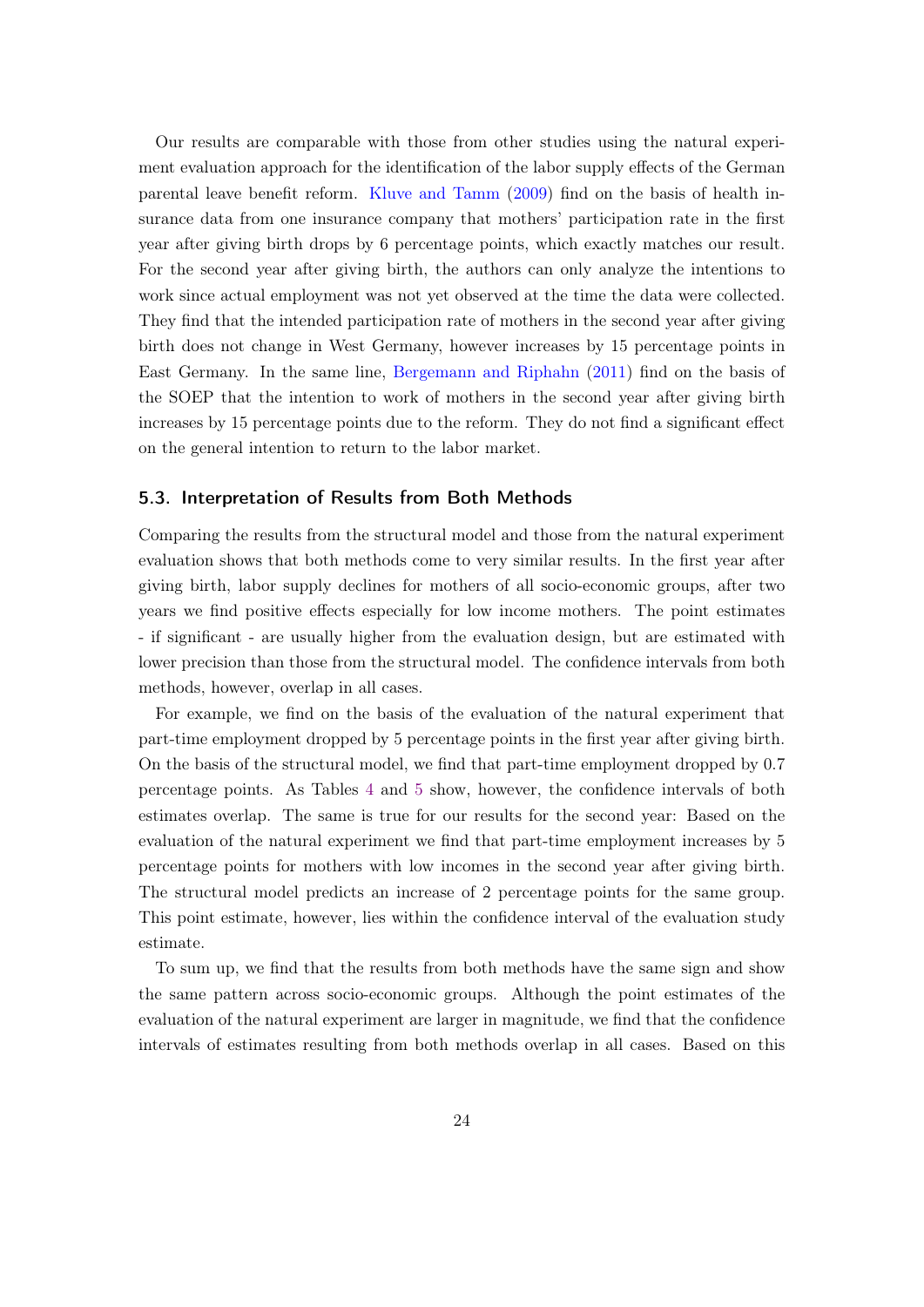criterion, we argue that the structural model does a good job at out-of-sample prediction, i.e. predicting the behavioral change implied by a major policy reform.

Furthermore, our results are in line with what can be expected from the change in incentives to work as described in section 2. In the first year after giving birth, incentives to work decrease due to the new benefit scheme, therefore we find a large negative effect on participation. Incentives to work decrease more strongly for women who had high prior-to-birth earnings, and this is why we find the strongest effect for mothers with high income and mothers living in West Germany. In the second year, however, incentives change only for those who were entitled to the old scheme, i.e. low income households. This is the reason why we do not find significant changes in employment for mothers overall or for mothers in West Germany or mothers with income above the median. However, for some subgroups, we do find changes, namely for mothers with income below the median and for mothers in East Germany.

## 6. Conclusion

In this paper, we are able to show that a structural model of labor supply as it is widely used in the literature predicts actual behavior reasonably well. We base the validation of our structural model on comparing the predictions of labor supply under a parental leave policy reform to results from the evaluation of the natural experiment that this policy reform presents. We find that estimates from both methods are not statistically significantly different from one another. This is reassuring evidence for researchers using structural models and also for policy makers who rely on these models for the evaluation of potential policy reforms.

The policy reform that we were looking at, a parental leave benefit reform that cut the benefit duration from two to one year and at the same time increased benefits during the first year after giving birth for mothers with medium to high prior-to-birth earnings, partially achieved its goal, namely to increase the share of mothers who return to work one year after giving birth. This effect, however, can only be found for low-income mothers. In the first year after giving birth, however, we find an overall decline in mother's labor supply. To sum up, we find that the parental leave benefit reform that was introduced in Germany in January 2007 lead to a higher share of mothers that withdraw from the labor market for one year, but reduced the total parental leave period for low-income mothers.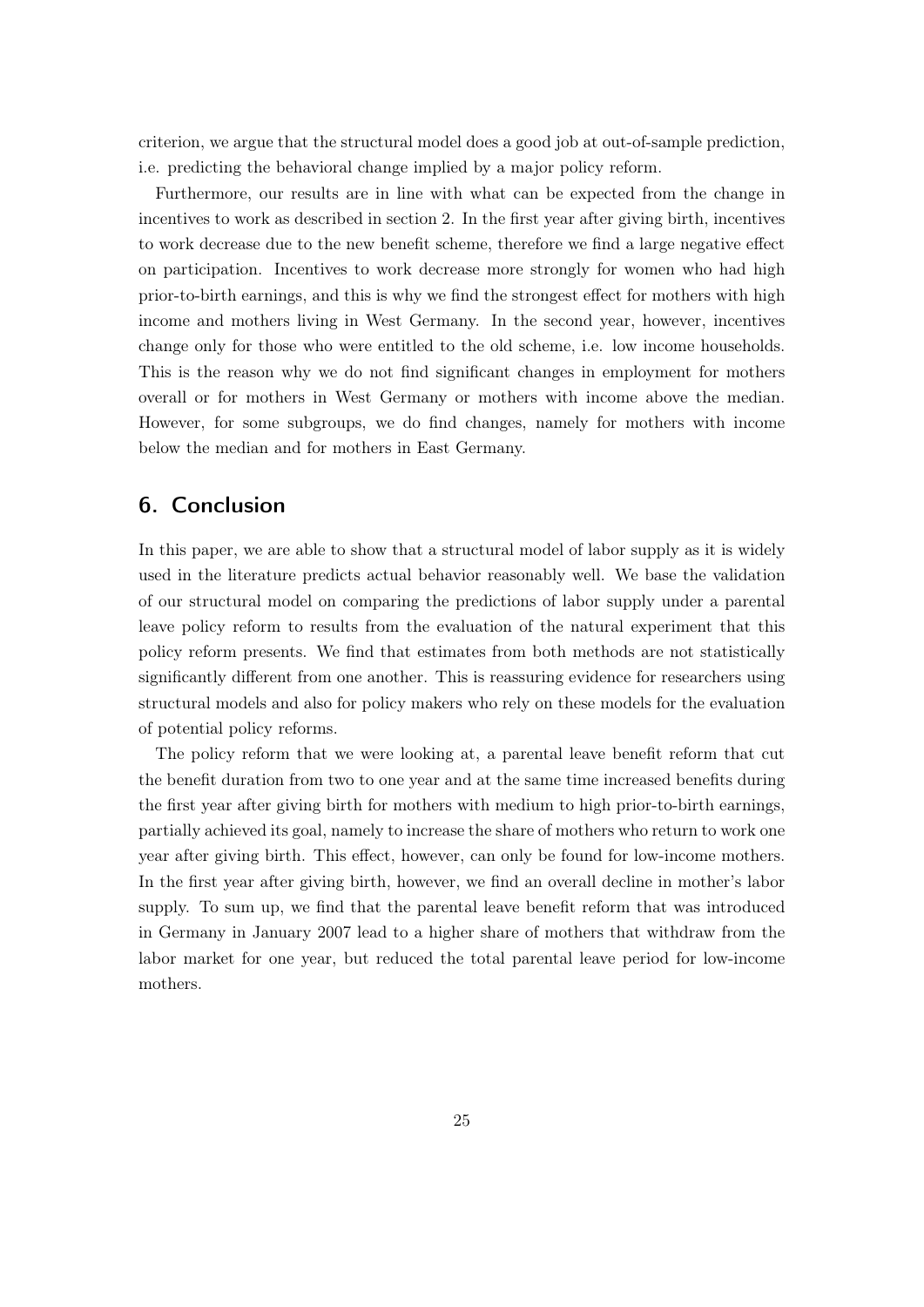## **References**

- <span id="page-26-2"></span>Angrist, J. D. and Pischke, J., 2010. The credibility revolution in empirical economics: How better research design is taking the con out of econometrics. Journal of Economic Perspectives, 24(2):3–30.
- <span id="page-26-4"></span>Attanasio, O. p., Meghir, C., and Santiago, A., 2011. Education choices in mexico: Using a structural model and a randomized experiment to evaluate PROGRESA. The Review of Economic Studies.
- <span id="page-26-10"></span>Baker, M. and Melino, A., 2000. Duration dependence and nonparametric heterogeneity: A monte carlo study. Journal of Econometrics, 96(2):357–393.
- <span id="page-26-7"></span>Bergemann, A. and Riphahn, R. T., 2011. Female labour supply and parental leave benefits – The causal effect of paying higher transfers for a shorter period of time. Applied Economics Letters, 18(1):17.
- <span id="page-26-0"></span>Blundell, R., 2012. Tax policy reform: The role of empirical evidence. Journal of the European Economic Association, 10(1):43–77.
- <span id="page-26-9"></span>Blundell, R., Duncan, A., McCrae, J., and Meghir, C., 2000. The labour market impact of the working families' tax credit. Fiscal Studies, 21(1):75–104.
- <span id="page-26-6"></span>Cools, S., Fiva, J. H., and Kirkebøen, L. J., 2011. Causal effects of paternity leave on children and parents. CESifo Working Paper Series 3513, CESifo Group Munich.
- <span id="page-26-8"></span>Dustmann, C. and Schönberg, U., 2011. The effect of expansions in maternity leave coverage on children's long-term outcomes. American Economic Journal: Applied Economics.
- <span id="page-26-5"></span>Ekberg, J., Eriksson, R., and Friebel, G., 2005. Parental leave - a policy evaluation of the Swedish "Daddy-Month" reform. IZA Discussion Papers 1617, Institute for the Study of Labor (IZA).
- <span id="page-26-1"></span>Hansen, J. and Liu, X., 2011. Estimating labor supply responses and welfare participation: Using a natural experiment to validate a structural labor supply model. IZA Discussion Papers 5718, Institute for the Study of Labor (IZA).
- <span id="page-26-3"></span>Keane, M. P. and Wolpin, K. I., 2007. Exploring the usefulness of a nonrandom holdout sample for model validation: Welfare effects on female behavior. International Economic Review, 48(4):1351–1378.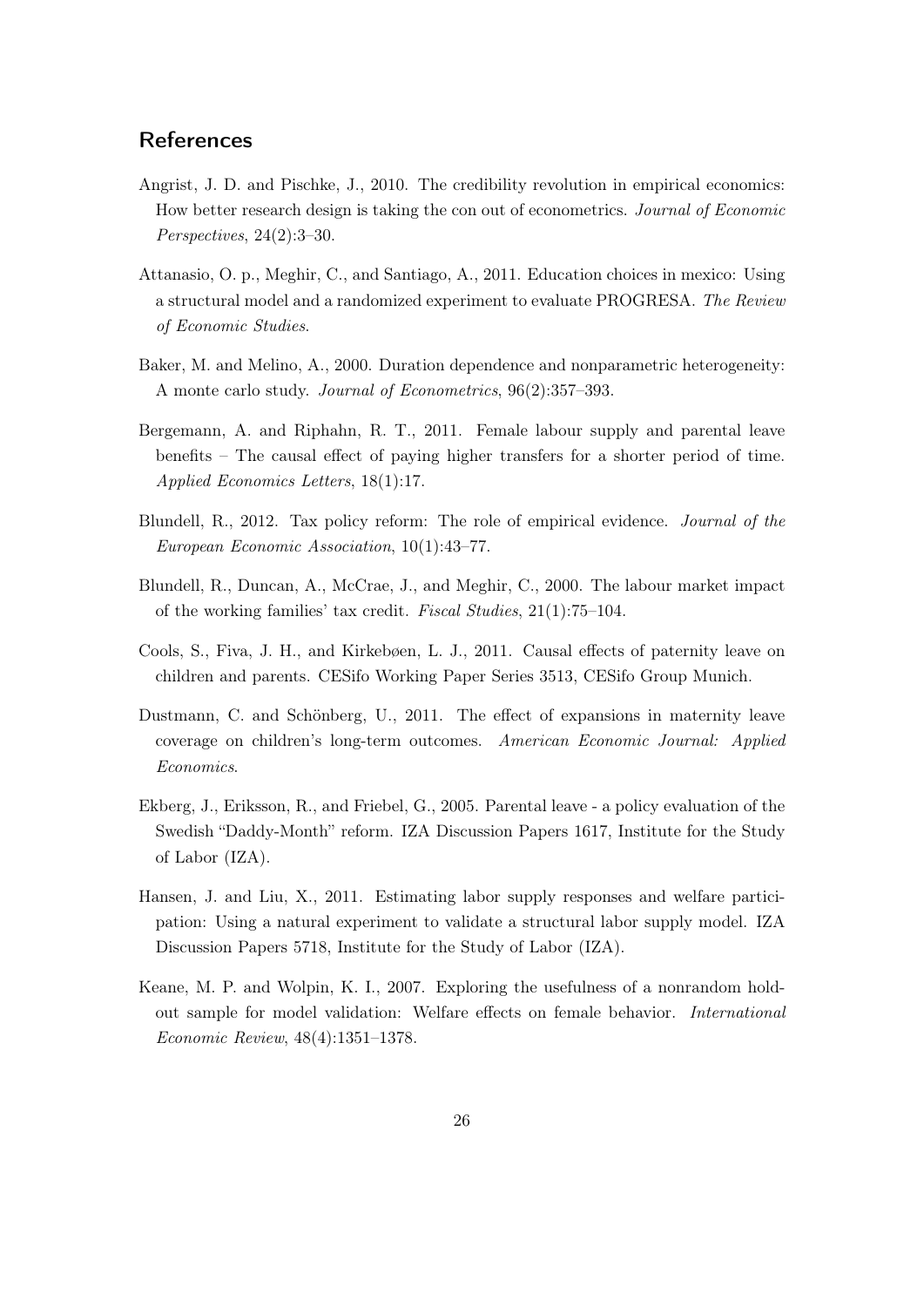- <span id="page-27-6"></span>Killingsworth, M. R., 1983. Labor supply. Cambridge; New York: Cambridge University Press.
- <span id="page-27-1"></span>Kluve, J. and Tamm, M., 2009. Now daddy's changing diapers and mommy's making her career – Evaluating a generous parental leave regulation using a natural experiment. Ruhr Economic Papers 0145, RWI Essen.
- <span id="page-27-4"></span>Lalive, R., Schlosser, A., Steinhauer, A., and Zweimüller, J., 2011. Parental leave and mothers' careers: The relative importance of job protection and cash benefits. IZA Discussion Papers 5792, Institute for the Study of Labor (IZA).
- <span id="page-27-0"></span>Lise, J., Seitz, S., and Smith, J., 2005. Equilibrium policy experiments and the evaluaion of social programs. Mimeo.
- <span id="page-27-8"></span>Neugart, M. and Ohlsson, H., 2009. Economic incentives and the timing of births: Evidence from the german parental benefit reform 2007. Working Paper 2009: 10, Uppsala Center for Fiscal Studies.
- <span id="page-27-2"></span>Schönberg, U. and Ludsteck, J., 2007. Maternity leave legislation, female labor supply, and the family wage gap. IZA Discussion Papers 2699, Institute for the Study of Labor  $(IZA).$
- <span id="page-27-5"></span>van Soest, A., 1995. Structural models of family labor supply: A discrete choice approach. Journal of Human Resources, 30(1):63–88.
- <span id="page-27-3"></span>Spiess, C. K. and Wrohlich, K., 2008. The parental leave benefit reform in Germany: Costs and labour market outcomes of moving towards the Nordic model. Population Research and Policy Review, 27(5):575–591.
- <span id="page-27-7"></span>Steiner, V. and Wrohlich, K., 2004. Household taxation, income splitting and labor supply incentives: A microsimulation study for Germany. CESifo Economic Studies, 50(3):541–568.
- <span id="page-27-10"></span>Steiner, V., Wrohlich, K., Haan, P., and Geyer, J., 2008. Documentation of the taxbenefit microsimulation model STSM: Version 2008. Data Documentation 31, DIW Berlin, German Institute for Economic Research.
- <span id="page-27-9"></span>Tamm, M., 2009. The impact of a large parental leave benefit reform on the timing of birth around the day of implementation. Ruhr Economic Papers 98, RWI RWI.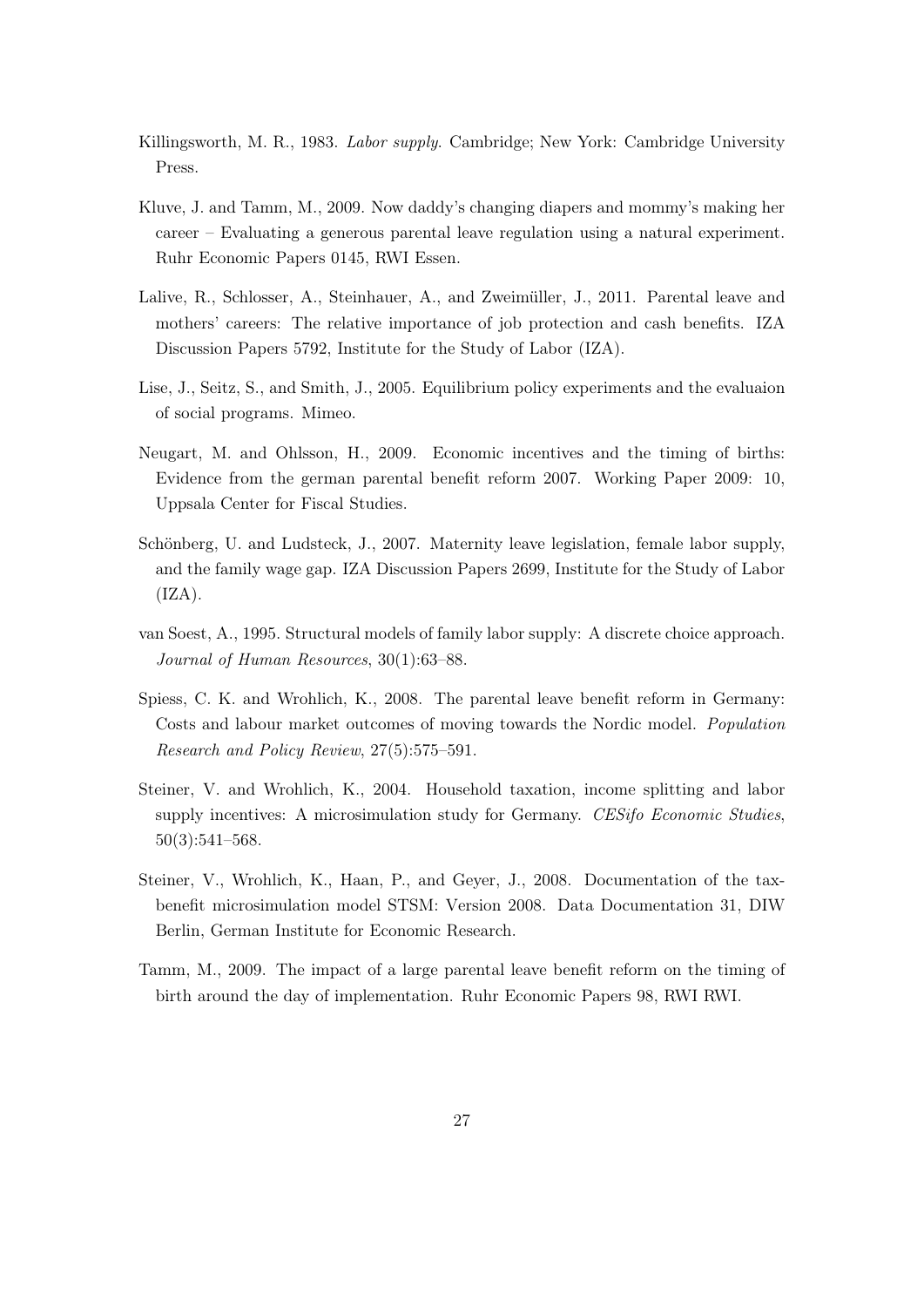- <span id="page-28-0"></span>Todd, P. E. and Wolpin, K. I., 2006. Assessing the impact of a school subsidy program in Mexico: Using a social experiment to validate a dynamic behavioral model of child schooling and fertility. American Economic Review, 96(5):1384–1417.
- <span id="page-28-1"></span>Wagner, G., Frick, J., and Schupp, J., 2007. The German Socio-Economic Panel Study (SOEP): Scope, evolution and enhancements. Journal of Applied Social Science Studies / Schmollers Jahrbuch, 127(1):139–170.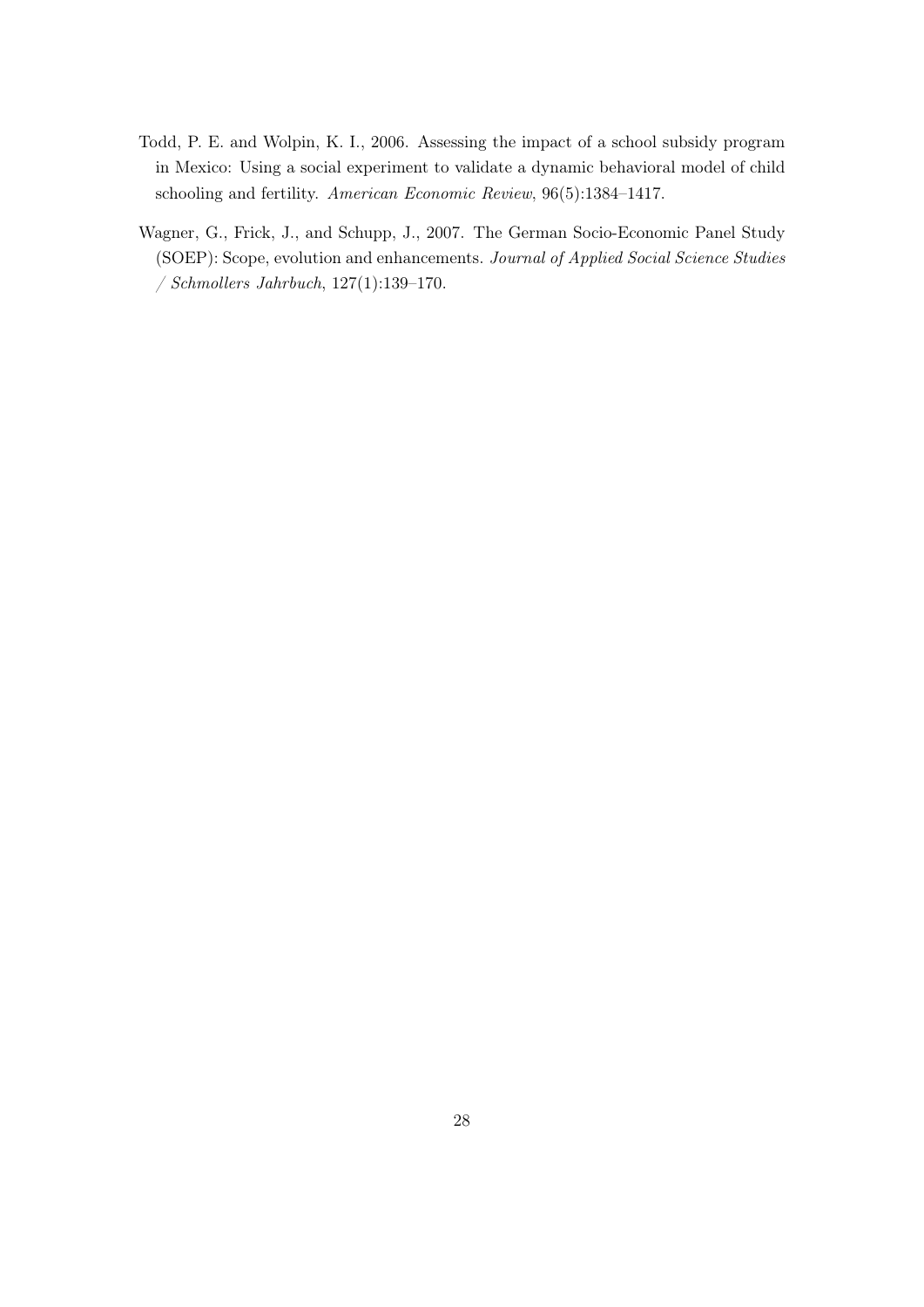## A. Tables

<span id="page-29-0"></span>

|              | Mothers' working hours |              | Parents' wage |        |
|--------------|------------------------|--------------|---------------|--------|
|              | first child            | second child | Mother        | Father |
| Average      | 28.1                   | 18.2         | 11.1          | 16.3   |
| West Germany | 27.7                   | 15.9         | 11.4          | 16.7   |
| East Germany | 29.4                   | 29.9         | 9.3           | 13.4   |
| Low income   | 28.1                   | 18.2         | 9.1           | 11.3   |
| High income  | 28.1                   | 18.2         | 12.6          | 19.5   |
|              |                        |              |               |        |

Table 7: Assumptions about stylized households

Notes: Hours denote average working hours for the year before having a child. Low income and high income denote the 0.25 and 0.75 percentile of the hourly wage, respectively. For couple households, the male spouse is assumed to work 40 hours per week.

Source: SOEPv27, own calculations.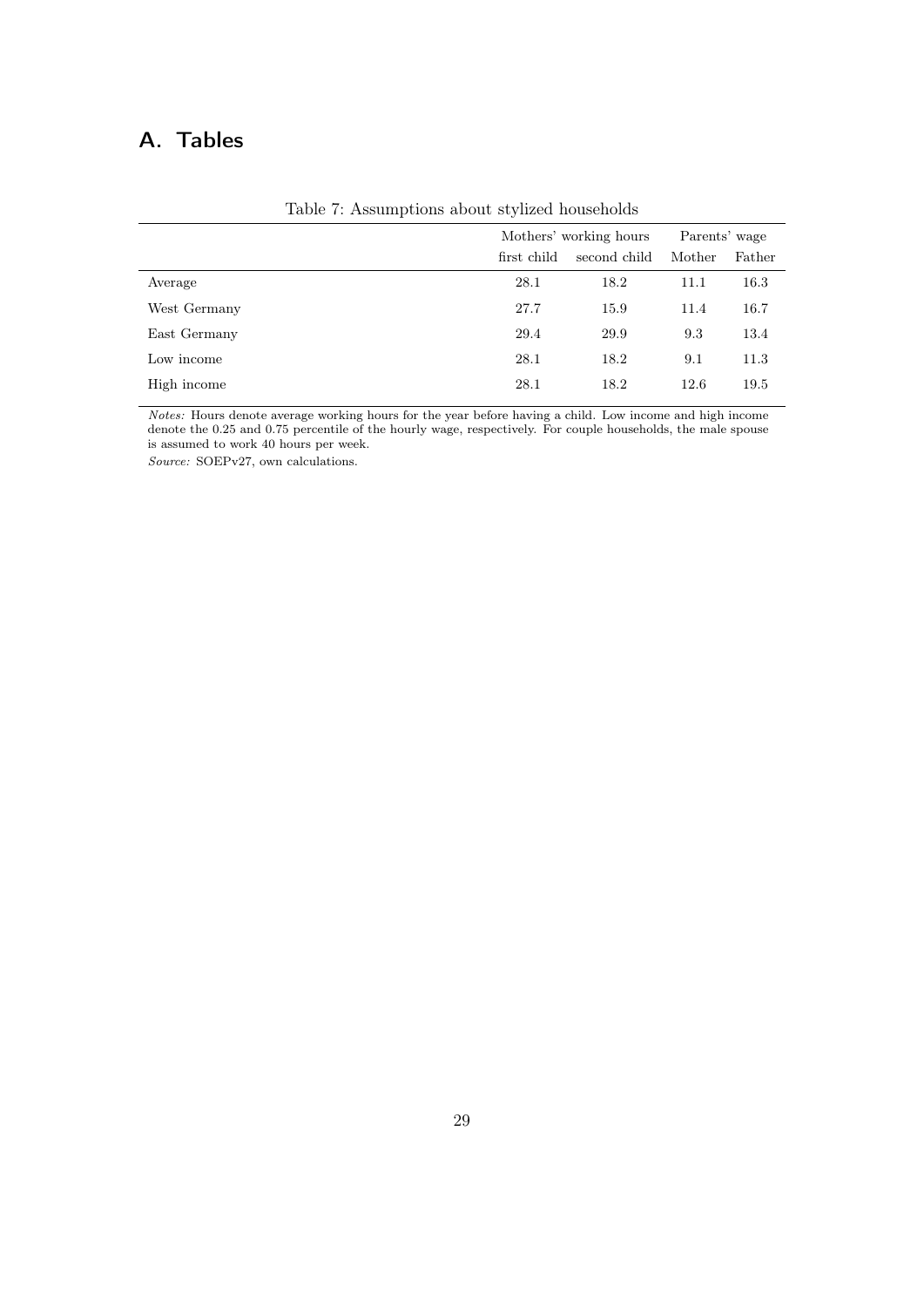| $0.0617***$<br>Part-time $\times$ Age<br>(0.0198)<br>$-2.191**$<br>Part-time $\times$ Low education<br>(0.754)<br>Part-time $\times$ Medium education<br>$-0.363$<br>(0.213)<br>$-0.478***$<br>Part-time $\times$ Number of children<br>(0.122)<br>0.180<br>Part-time $\times$ Migration background<br>(0.328)<br>Part-time $\times$ East Germany<br>$1.312***$<br>(0.227) |
|----------------------------------------------------------------------------------------------------------------------------------------------------------------------------------------------------------------------------------------------------------------------------------------------------------------------------------------------------------------------------|
|                                                                                                                                                                                                                                                                                                                                                                            |
|                                                                                                                                                                                                                                                                                                                                                                            |
|                                                                                                                                                                                                                                                                                                                                                                            |
|                                                                                                                                                                                                                                                                                                                                                                            |
|                                                                                                                                                                                                                                                                                                                                                                            |
|                                                                                                                                                                                                                                                                                                                                                                            |
|                                                                                                                                                                                                                                                                                                                                                                            |
|                                                                                                                                                                                                                                                                                                                                                                            |
|                                                                                                                                                                                                                                                                                                                                                                            |
|                                                                                                                                                                                                                                                                                                                                                                            |
|                                                                                                                                                                                                                                                                                                                                                                            |
|                                                                                                                                                                                                                                                                                                                                                                            |
| Full-time $\times$ Age<br>$-0.00825$                                                                                                                                                                                                                                                                                                                                       |
| (0.0113)                                                                                                                                                                                                                                                                                                                                                                   |
| Full-time $\times$ Low education<br>$-0.410*$                                                                                                                                                                                                                                                                                                                              |
| (0.191)                                                                                                                                                                                                                                                                                                                                                                    |
| Full-time $\times$ Medium education<br>$-0.296*$                                                                                                                                                                                                                                                                                                                           |
| (0.123)                                                                                                                                                                                                                                                                                                                                                                    |
| Full-time $\times$ Number of children<br>$-0.147*$                                                                                                                                                                                                                                                                                                                         |
| (0.0622)                                                                                                                                                                                                                                                                                                                                                                   |
| $-0.334*$<br>Full-time $\times$ Migration background                                                                                                                                                                                                                                                                                                                       |
| (0.149)                                                                                                                                                                                                                                                                                                                                                                    |
| $-0.125$<br>Full-time $\times$ East Germany                                                                                                                                                                                                                                                                                                                                |
| (0.126)                                                                                                                                                                                                                                                                                                                                                                    |
| Net household income<br>$0.000732*$                                                                                                                                                                                                                                                                                                                                        |
| (0.000300)                                                                                                                                                                                                                                                                                                                                                                 |
| Net household income <sup>2</sup> / 1000<br>$-0.0000435$                                                                                                                                                                                                                                                                                                                   |
| (0.0000507)                                                                                                                                                                                                                                                                                                                                                                |
| Part-time $\times$ Net household income / 100<br>0.00429                                                                                                                                                                                                                                                                                                                   |
| (0.0148)                                                                                                                                                                                                                                                                                                                                                                   |
| $0.0146*$<br>Full-time $\times$ Net household income / 100                                                                                                                                                                                                                                                                                                                 |
| (0.00603)                                                                                                                                                                                                                                                                                                                                                                  |
| Net elasticity: <sup>a</sup>                                                                                                                                                                                                                                                                                                                                               |
| 0.32<br>$\epsilon_{PT}$                                                                                                                                                                                                                                                                                                                                                    |
| 0.08<br>$\epsilon_{FT}$                                                                                                                                                                                                                                                                                                                                                    |
| 0.41<br>$\epsilon_T$                                                                                                                                                                                                                                                                                                                                                       |
| Observations<br>54,120                                                                                                                                                                                                                                                                                                                                                     |
| Log-likelihood<br>$-2,563.29$                                                                                                                                                                                                                                                                                                                                              |
| LR $\chi^2_{97}$<br>$131,285.74***$                                                                                                                                                                                                                                                                                                                                        |
| Pseudo $R^2$<br>0.87                                                                                                                                                                                                                                                                                                                                                       |

Table 8: Conditional Logit: regression results with alternative specific dummies

Notes: The dependent variable consists of three categories: non-employment, part-time work, and full-time work. The base category is non-employment. Standard errors in parentheses. Significance levels: ∗ p <0.05, ∗∗ p <0.01, ∗∗∗ p <0.001. The model includes 82 dummies for year dummies and alternative specific baseline hazards (estimates not reported). (a) The reported elasticity  $\epsilon$  is the change in participation probabilities (in percentage points) conditional on a one percent increase in net household income. The result is reported for full-time (FT), part-time (PT), and (T) total participation rate.

Source: SOEPv27, own calculations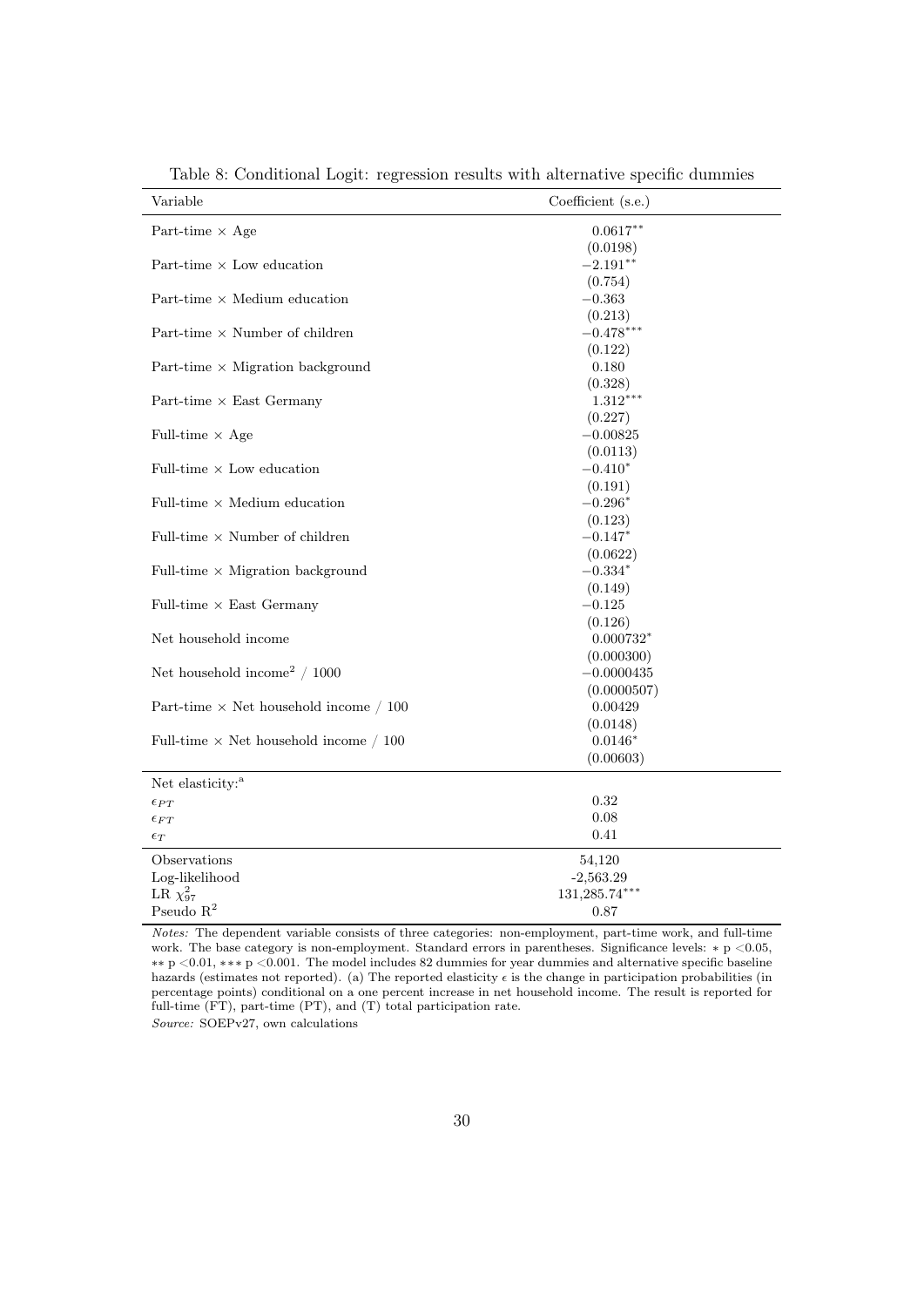|                           |                   | First year         | Second year        |                   |                    | Total effect       |
|---------------------------|-------------------|--------------------|--------------------|-------------------|--------------------|--------------------|
|                           | Part-time         | Fulle-time         | Part-time          | Fulle-time        | Part-time          | Fulle-time         |
| Family, one child:        |                   |                    |                    |                   |                    |                    |
| Average                   | $-0.459$          | $-0.873$           | 0.384              | 0.109             | $-0.075$           | $-0.764$           |
|                           | $(-1.284; 0.366)$ | $(-1.753; 0.007)$  | $(-0.088; 0.856)$  | $(-0.062; 0.28)$  | $(-0.614; 0.464)$  | $(-1.507; -0.021)$ |
| West                      | $-0.521$          | $-0.718$           | 0.367              | 0.082             | $-0.154$           | $-0.636$           |
|                           | $(-1.399; 0.357)$ | $(-1.451; 0.015)$  | $(-0.099; 0.833)$  | $(-0.047; 0.211)$ | $(-0.707; 0.399)$  | $(-1.269; -0.003)$ |
| East                      | $-0.155$          | $-1.461$           | 2.075              | 1.853             | 1.920              | 0.392              |
|                           | $(-0.582; 0.272)$ | $(-2.811; -0.111)$ | (0.45; 3.7)        | (0.203; 3.503)    | (0.599; 3.241)     | $(-0.729; 1.513)$  |
| 1.Quartile                | $-0.118$          | $-0.483$           | 2.596              | 0.758             | 2.479              | 0.276              |
|                           | $(-0.485; 0.249)$ | $(-0.955; -0.011)$ | (0.779; 4.413)     | (0.031; 1.485)    | (0.923; 4.035)     | $(-0.269; 0.821)$  |
| 4.Quartile                | $-0.824$          | $-0.936$           | 0.538              | 0.145             | $-0.286$           | $-0.791$           |
|                           | $(-1.986; 0.338)$ | $(-1.924; 0.052)$  | $(-0.121; 1.197)$  | $(-0.075; 0.365)$ | $(-0.984; 0.412)$  | $(-1.604; 0.022)$  |
| Family, two children:     |                   |                    |                    |                   |                    |                    |
| Average                   | $-0.476$          | $-0.38$            | 1.065              | 0.208             | 0.589              | $-0.172$           |
|                           | $(-1.101; 0.149)$ | $(-0.78; 0.02)$    | (0.218; 1.912)     | $(-0.012; 0.428)$ | (0.215; 0.963)     | $(-0.46; 0.116)$   |
| West                      | $-0.49$           | $-0.313$           | 0.607              | 0.094             | 0.117              | $-0.218$           |
|                           | $(-1.129; 0.149)$ | $(-0.646; 0.02)$   | (0.072; 1.142)     | $(-0.012; 0.2)$   | $(-0.132; 0.366)$  | $(-0.483; 0.047)$  |
| East                      | $-0.034$          | $-0.665$           | 1.416              | 1.317             | 1.382              | 0.653              |
|                           | $(-0.281; 0.213)$ | $(-1.324; -0.006)$ | (0.25; 2.582)      | (0.09; 2.544)     | (0.392; 2.372)     | $(-0.239; 1.545)$  |
| 1.Quartile                | 0.439             | $-0.075$           | 0.929              | 0.467             | 1.368              | 0.392              |
|                           | (0.172; 0.706)    | $(-0.151; 0.001)$  | (0.072; 1.786)     | (0.016; 0.918)    | (0.343; 2.393)     | $(-0.016; 0.8)$    |
| 4.Quartile                | $-0.099$          | $-0.492$           | 0.165              | 0.032             | 0.067              | $-0.46$            |
|                           | $(-0.693; 0.495)$ | $(-1.037; 0.053)$  | $(-0.125; 0.455)$  | $(-0.035; 0.099)$ | $(-0.329; 0.463)$  | $(-0.95; 0.03)$    |
| Single mother, one child: |                   |                    |                    |                   |                    |                    |
| Average                   | $\mathbf{0}$      | $\overline{0}$     | $-0.676$           | 0.785             | $-0.676$           | 0.785              |
|                           | (0; 0)            | (0; 0)             | $(-1.131; -0.221)$ | (0.052; 1.518)    | $(-1.131; -0.221)$ | (0.052; 1.518)     |
| West                      | $\overline{0}$    | $\Omega$           | $-0.666$           | 0.66              | $-0.666$           | 0.66               |
|                           | (0; 0)            | (0; 0)             | $(-1.121; -0.211)$ | (0.033; 1.287)    | $(-1.121; -0.211)$ | (0.033; 1.287)     |
| East                      | $\overline{0}$    | $\overline{0}$     | $-0.763$           | 1.836             | $-0.763$           | 1.836              |
|                           | (0; 0)            | (0; 0)             | $(-1.261; -0.265)$ | (0.309; 3.363)    | $(-1.261; -0.265)$ | (0.309; 3.363)     |
| 1.Quartile                | $\overline{0}$    | $\overline{0}$     | $-0.677$           | 0.742             | $-0.677$           | 0.742              |
|                           | (0; 0)            | (0; 0)             | $(-1.14; -0.214)$  | (0.05; 1.434)     | $(-1.14; -0.214)$  | (0.05; 1.434)      |
| 4.Quartile                | $\overline{0}$    | $\theta$           | $-0.679$           | 0.846             | $-0.679$           | 0.846              |
|                           | (0; 0)            | (0; 0)             | $(-1.132; -0.226)$ | (0.052; 1.64)     | $(-1.132; -0.226)$ | (0.052; 1.64)      |

|  |  | Table 9: Simulated cumulative transition probabilities - model with alternative-specific dummies |
|--|--|--------------------------------------------------------------------------------------------------|

Notes: 95%-Confidence intervals in parentheses. Confidence intervals were simulated by parametric bootstrap.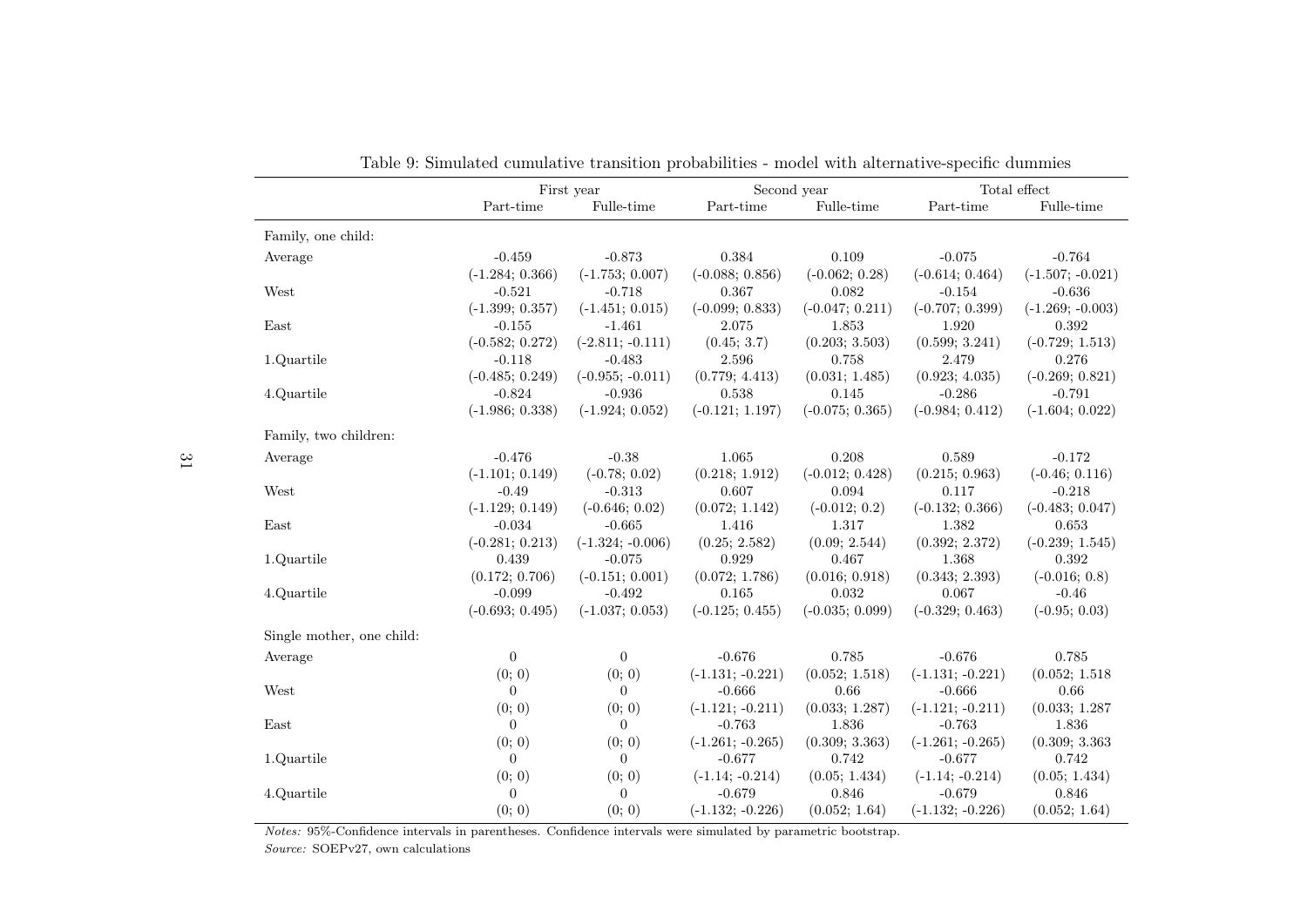<span id="page-32-0"></span>Table 10: Descriptive statistics of mothers' characteristics in treatment and control group

|                           |     | Control group Treatment group |
|---------------------------|-----|-------------------------------|
| Residence in East Germany | 19% | 21%                           |
| Income Below Median       | 45% | 45\%                          |
| Low Education             | 30% | 28%                           |
| Married                   | 78% | 75%                           |

Source: Microcensus, waves 2007 and 2008.

<span id="page-32-1"></span>Table 11: Difference-in-Difference Results: Change in labor supply of mothers with children aged 3-12 months (marginal effects of the parental leave reform).

|              | Total employment               | Part-time employment           | Full-time employment       | Obs. |
|--------------|--------------------------------|--------------------------------|----------------------------|------|
| Germany      | $-0.051$<br>$(-0.096; -0.006)$ | $-0.059$<br>$(-0.097; -0.022)$ | 0.009<br>$(-0.018; 0.036)$ | 3733 |
| West Germany | $-0.049$<br>$(-0.099; 0.001)$  | $-0.052$<br>$(-0.095; -0.009)$ | 0.003<br>$(-0.027; 0.033)$ | 3033 |
| East Germany | $-0.054$<br>$(-0.150; 0.043)$  | $-0.087$<br>$(-0.161; -0.013)$ | 0.033<br>$(-0.034; 0.100)$ | 700  |
| Low income   | $-0.015$<br>$(-0.077; 0.47)$   | $-0.026$<br>$(-0.075; 0.023)$  | 0.011<br>$(-0.029; 0.052)$ | 1785 |
| High income  | $-0.084$<br>$(-0.149; -0.020)$ | $-0.091$<br>$(-0.148; -0.034)$ | 0.006<br>$(-0.030; 0.043)$ | 979  |

Notes: 95%-Confidence intervals in parentheses. The sample consists of mothers of children born in 2007. Low income and high income refers to mothers who earn below and above the median, respectively. Source: Mikrozensus 2007 and 2008, own calculations

<span id="page-32-2"></span>

|  | Table 12: Difference-in-Difference results: Change in labor supply of mothers with chil- |  |  |  |  |
|--|------------------------------------------------------------------------------------------|--|--|--|--|
|  | dren aged 13-24 months (marginal effects of the parental leave reform).                  |  |  |  |  |

| $\checkmark$ |                               | $\cdot$                       |                            |      |
|--------------|-------------------------------|-------------------------------|----------------------------|------|
|              | Total employment              | Part-time employment          | Full-time employment       | Obs. |
| Germany      | 0.035<br>$(-0.016; 0.085)$    | 0.024<br>$(-0.021; 0.069)$    | 0.011<br>$(-0.020; 0.041)$ | 5044 |
| West Germany | 0.017<br>$(-0.039; 0.073)$    | 0.005<br>$(-0.046; 0.056)$    | 0.012<br>$(-0.018; 0.042)$ | 4051 |
| East Germany | 0.104<br>$(-0.014; 0.224)$    | 0.104<br>(0.010; 0.197)       | 0.001<br>$(-0.092; 0.092)$ | 993  |
| Low income   | 0.105<br>(0.032; 0.178)       | 0.083<br>(0.021; 0.145)       | 0.022<br>$(-0.029; 0.072)$ | 2315 |
| High income  | $-0.026$<br>$(-0.096; 0.043)$ | $-0.030$<br>$(-0.095; 0.034)$ | 0.004<br>$(-0.033; 0.041)$ | 2729 |

Notes: 95%-Confidence intervals in parentheses. The sample consists of mothers of children born in 2007. Low income and high income refers to mothers who earn below and above the median, respectively. Source: Mikrozensus 2007 and 2008, own calculations